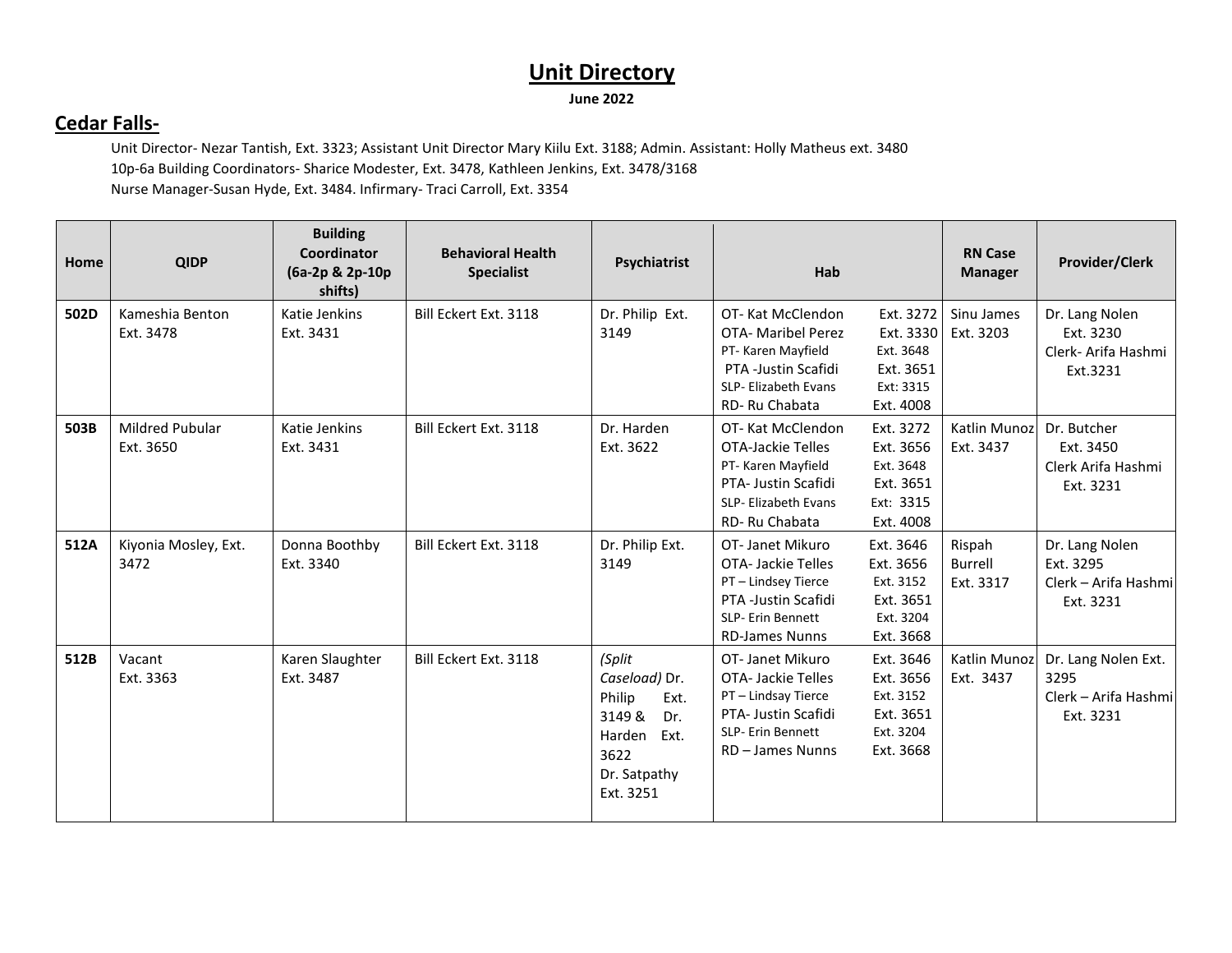| Home | <b>QIDP</b>                                                                                             | <b>Building</b><br>Coordinator<br>(6a-2p & 2p-10p<br>shifts) | <b>Behavioral Health</b><br><b>Specialist</b> | Psychiatrist            | <b>Hab</b>                                                                                                                           |                                                                            | <b>RN Case</b><br><b>Manager</b> | <b>Provider/Clerk</b>                                            |
|------|---------------------------------------------------------------------------------------------------------|--------------------------------------------------------------|-----------------------------------------------|-------------------------|--------------------------------------------------------------------------------------------------------------------------------------|----------------------------------------------------------------------------|----------------------------------|------------------------------------------------------------------|
| 512C | Caseload Split<br>Kyonia Mosley Ext.<br>3472<br>lesha King<br>Ext. 3363<br>Kameshia Benton<br>Ext. 3650 | Donna<br>Boothby<br>Ext. 3340                                | Bill Eckert Ext. 3118                         | Dr. Philip<br>Ext. 3149 | OT-Janet Mikuro<br>OTA-Jackie Telles<br>PT- - Lindsay Tierce<br><b>PTA- Justin Scafidi</b><br>SLP- Erin Bennett<br>RD - Manal Qadeer | Ext. 3646<br>Ext. 3656<br>Ext. 3152<br>Ext. 3651<br>Ext. 3204<br>Ext. 3298 | Vacant                           | Dr. Lang Nolen Ext.<br>3295<br>Clerk - Arifa Hasmi<br>Ext. 3231  |
| 512D | Kyonia Mosley<br>Ext. 3472                                                                              | Karen Slaughter<br>Ext. 3487                                 | Bill Eckert Ext. 3118                         | Dr. Harden<br>Ext. 3622 | OT-Janet Mikuro<br>OTA-Jackie Telles<br>PT-Lindsay Tierce<br>PTA- Justin Scafidi<br>SLP- Erin Bennett<br>RD - Manal Qadeer           | Ext. 3646<br>Ext. 3656<br>Ext. 3204<br>Ext. 3651<br>Ext. 3204<br>Ext. 3298 | Seeja Benoy<br>Ext. 3223         | Dr. Lang Nolen<br>Ext. 3295<br>Clerk - Arifa Hashmi<br>Ext. 3231 |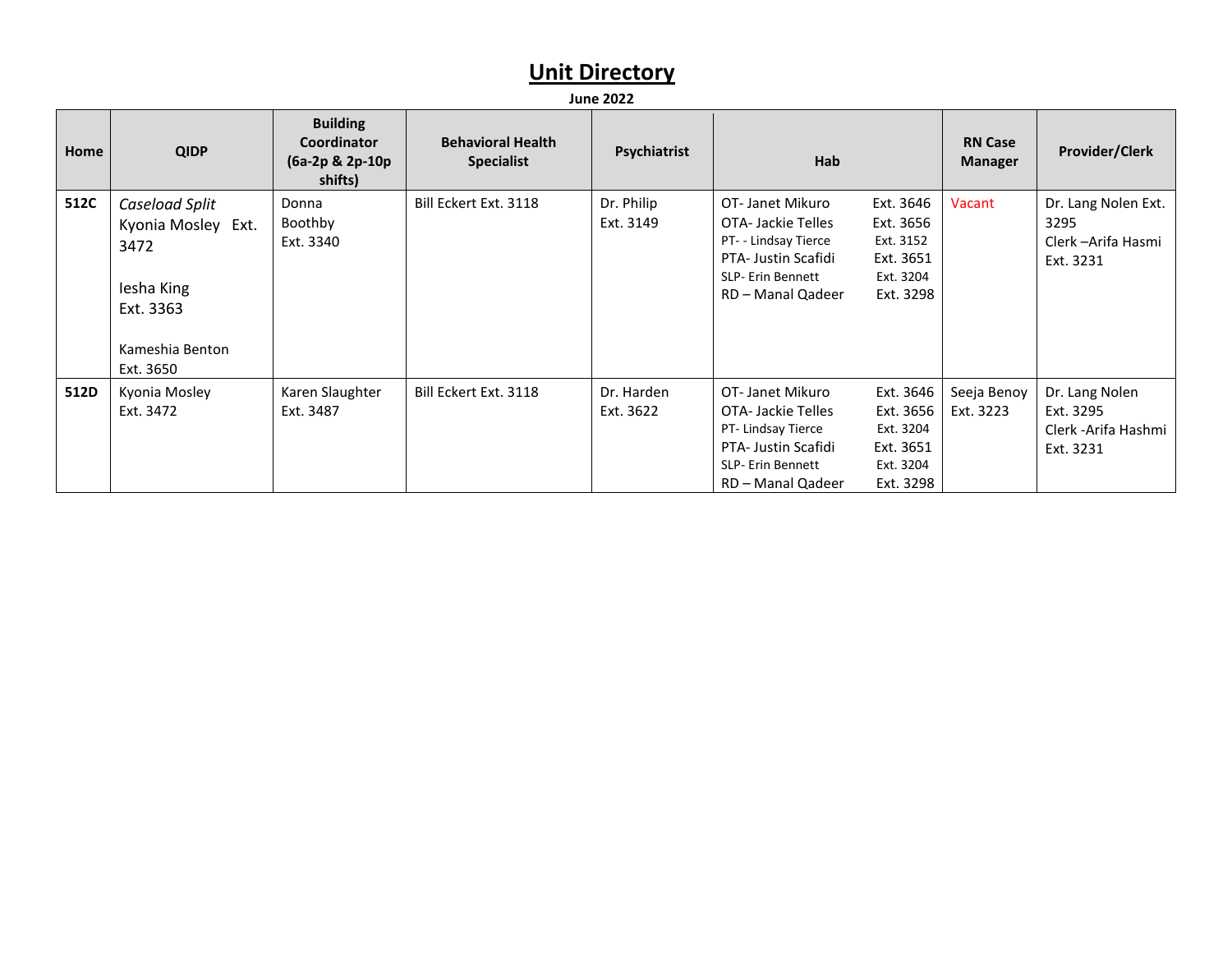#### **Garden Ridge-**

Unit Director Alfina Harris Ext. 3124; Assistant Unit Director- Marsharn Pierce Ext. 3592; Admin. Assistant Shileta Bailey Ext. 3477

10p-6a Building Coordinators- Dana Turner Ext 3106 Nurse Manager-Elizabeth Ward ext. 3572

| Home | <b>QIDP</b>                   | <b>Building Coordinator</b><br>(6a-2p & 2p-10p shifts) | <b>Behavioral Health</b><br><b>Specialist</b> | Psychiatrist                                                                                  | Hab                                                                                                                                                                                                           | <b>RN Case</b><br><b>Manager</b>                                 | Provider                                                                                                                             |
|------|-------------------------------|--------------------------------------------------------|-----------------------------------------------|-----------------------------------------------------------------------------------------------|---------------------------------------------------------------------------------------------------------------------------------------------------------------------------------------------------------------|------------------------------------------------------------------|--------------------------------------------------------------------------------------------------------------------------------------|
| 525B | Khanisha Tarrant<br>Ext. 3170 | Cheryl Grant<br>Ext. 3609                              | Bryan Lovelace Ext. 3122                      | (Split Caseload)<br>Dr. Satpathy<br>Ext. 3251<br>Dr. Philip Ext. 3149                         | OT-Kathy Shiflet<br>Ext. 3006<br>OTA Rene Escobedo<br>Ext. 3143<br>PT- Beth Anderson<br>Ext. 3441<br>PTA- Misty Blake<br>Ext. 3645<br><b>SLP-LV Tucker</b><br>Ext. 3314<br><b>RD-James Nunns</b><br>Ext. 3298 | Vacant                                                           | Provider - Linda<br>Fischer<br>Ext. 3602<br>Clerk - Melissa Quast<br>Ext. 3284                                                       |
| 525C | Vacant<br>Ext. 3171           | Ayanna White<br>Ext. 3609                              | Jamarious Johnson<br>Ext. 3371                | (Split Caseload)<br>Dr. Satpathy<br>Ext. 3251<br>Dr. Harden Ext. 3622<br>Dr. Philip Ext. 3149 | OT-Kathy Shiflet<br>Ext. 3006<br>OTA Rene Escobedo<br>Ext. 3143<br>PT- Beth Anderson<br>Ext. 3441<br>PTA- Misty Blake<br>Ext. 3645<br><b>SLP-LV Tucker</b><br>Ext. 3314<br><b>RD-James Nunns</b><br>Ext. 3298 | (Split<br>Caseload)<br>Vacant<br>Os<br>Rusibamayila<br>Ext. 3169 | Provider - Linda<br>Fischer<br>Ext. 3602<br>Clerk - Melissa Quast<br>Ext. 3284                                                       |
| 525D | Vacant<br>Ext. 3171           | Adriel Crosby Ext. 3609                                | Bryan Lovelace Ext. 3122                      | (Split Caseload)<br>Dr. Satpathy<br>Ext. 3251<br>Dr. Philip Ext. 3149                         | OT-Kathy Shiflet<br>Ext. 3006<br>OTA Rene Escobedo<br>Ext. 3143<br>PT- Beth Anderson<br>Ext. 3441<br>PTA- Misty Blake<br>Ext. 3645<br>SLP-LV Tucker                                                           | John Muiru<br>Ext. 4259                                          | Provider - Linda<br>Fischer<br>Ext. 3602<br>Provider 525D for<br>M.N. is Dr. Chin<br>Ext. 3409<br>Clerk - Melissa Quast<br>Ext. 3284 |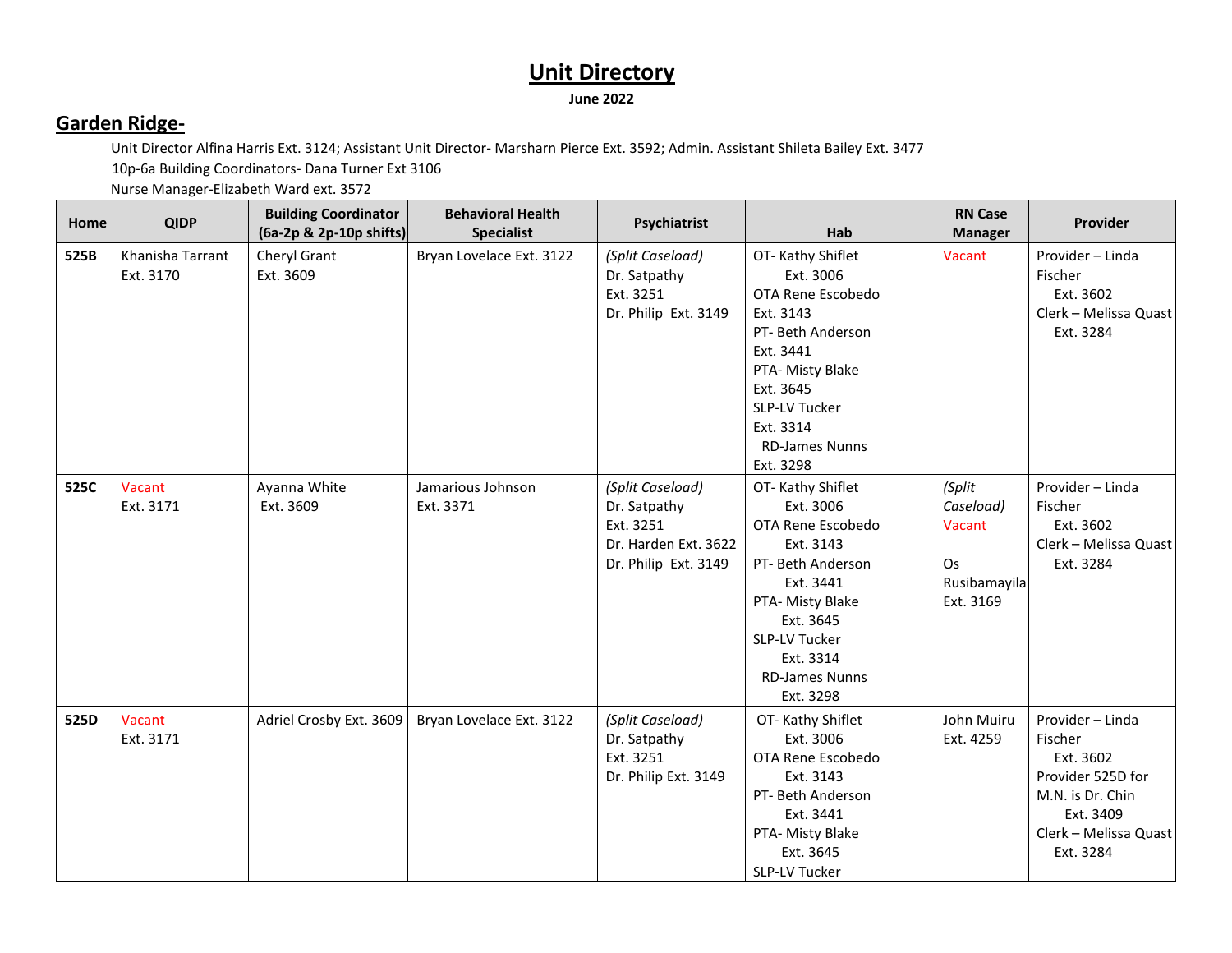| <b>Home</b> | <b>QIDP</b>                 | <b>Building Coordinator</b><br>(6a-2p & 2p-10p shifts) | <b>Behavioral Health</b><br><b>Specialist</b>                                       | Psychiatrist                                                          | Hab                                                                                                                                                                                                           | <b>RN Case</b><br><b>Manager</b> | Provider                                                                       |
|-------------|-----------------------------|--------------------------------------------------------|-------------------------------------------------------------------------------------|-----------------------------------------------------------------------|---------------------------------------------------------------------------------------------------------------------------------------------------------------------------------------------------------------|----------------------------------|--------------------------------------------------------------------------------|
|             |                             |                                                        |                                                                                     |                                                                       | Ext. 3314<br><b>RD-James Nunns</b><br>Ext. 3298                                                                                                                                                               |                                  |                                                                                |
| 526A        | Pamela Adekoya<br>Ext. 3268 | Tammy Battle Ext. 3482 Split caseload                  | Amy Anthony Ext. 3613<br>Bryan Mitchell Ext. 3242<br>Jamarious Johnson<br>Ext. 3371 | Dr. Satpathy<br>Ext. 3251                                             | OT-Kathy Shiflet<br>Ext. 3006<br>OTA Rene Escobedo<br>Ext. 3143<br>PT- Beth Anderson<br>Ext. 3441<br>PTA- Misty Blake<br>Ext. 3645<br><b>SLP-LV Tucker</b><br>Ext. 3314<br><b>RD-James Nunns</b><br>Ext. 3298 | Vacant                           | Provider - Linda<br>Fischer<br>Ext. 3602<br>Clerk - Melissa Quast<br>Ext. 3284 |
| 526B        | Pamela Adekoya<br>Ext. 3268 | Tammy Battle Ext. 3482                                 | Amy Anthony<br>Ext. 3613                                                            | (Split Caseload)<br>Dr. Satpathy<br>Ext. 3251<br>Dr. Philip Ext. 3149 | OT-Kathy Shiflet<br>Ext. 3006<br>OTA Rene Escobedo<br>Ext. 3143<br>PT- Beth Anderson<br>Ext. 3441<br>PTA- Misty Blake<br>Ext. 3645<br>SLP-LV Tucker<br>Ext. 3314<br><b>RD-James Nunns</b><br>Ext. 3298        | Vacant                           | Provider - Linda<br>Fischer<br>Ext. 3602<br>Clerk - Melissa Quast<br>Ext. 3284 |
| 526C        | Sherica Polk Ext.<br>3123   | Ronald Hyder Ext. 3482                                 | Amy Anthony Ext. 3613                                                               | Dr. Satpathy<br>Ext. 3251                                             | OT-Kathy Shiflet<br>Ext. 3006<br>OTA Rene Escobedo<br>Ext. 3143<br>PT- Beth Anderson<br>Ext. 3441<br>PTA- Misty Blake<br>Ext. 3645<br>SLP-LV Tucker                                                           | John Muiru<br>Ext. 4259          | Provider - Linda<br>Fischer<br>Ext. 3602<br>Clerk - Melissa Quast<br>Ext. 3284 |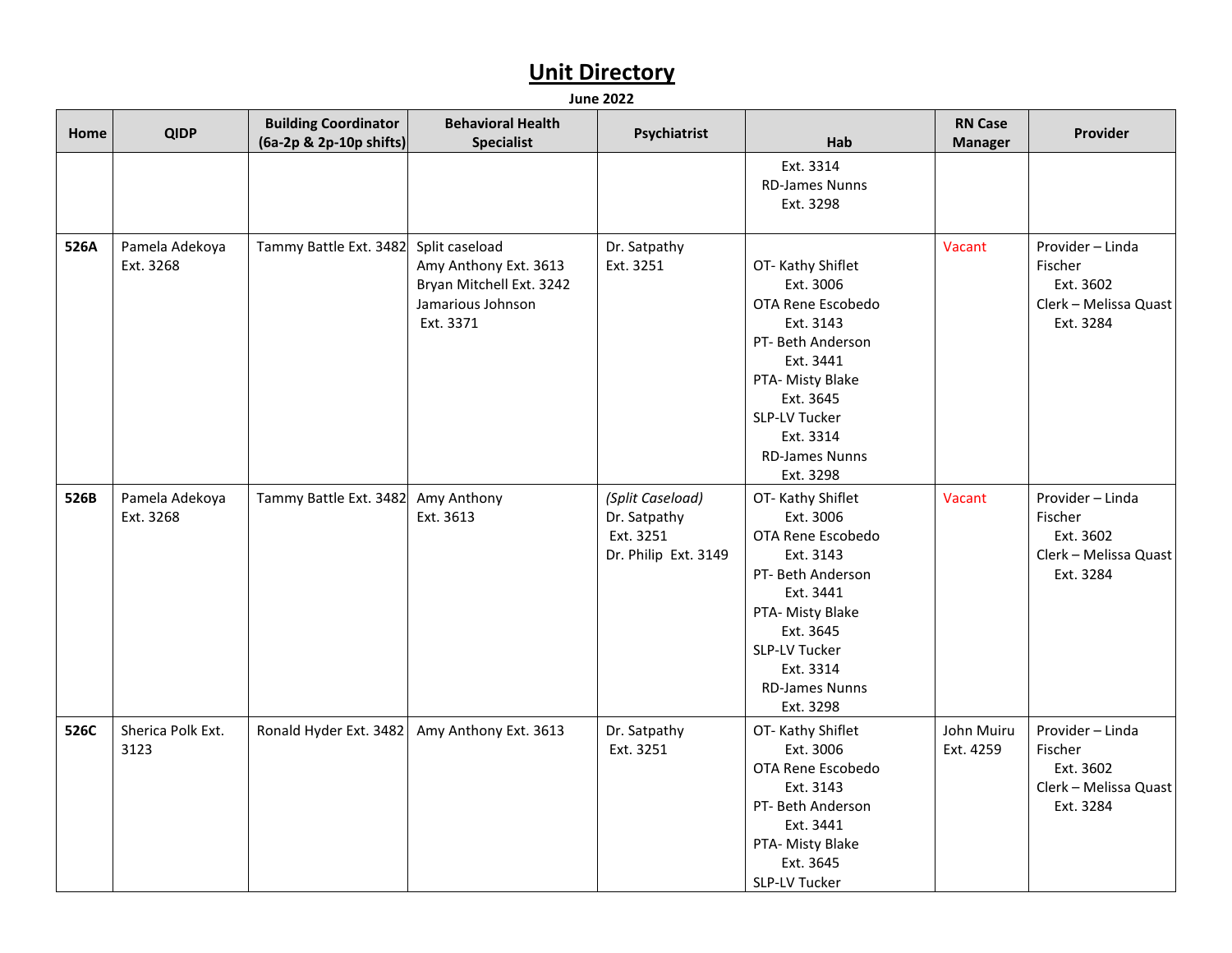| Home | <b>QIDP</b>              | <b>Building Coordinator</b><br>$(6a-2p & 2p-10p \text{ shifts})$ | <b>Behavioral Health</b><br><b>Specialist</b>                              | Psychiatrist                                      | Hab                                                                                                                                                                                                           | <b>RN Case</b><br><b>Manager</b> | Provider                                                                       |
|------|--------------------------|------------------------------------------------------------------|----------------------------------------------------------------------------|---------------------------------------------------|---------------------------------------------------------------------------------------------------------------------------------------------------------------------------------------------------------------|----------------------------------|--------------------------------------------------------------------------------|
|      |                          |                                                                  |                                                                            |                                                   | Ext. 3314<br><b>RD-James Nunns</b><br>Ext. 3298                                                                                                                                                               |                                  |                                                                                |
| 526D | Sherica Polk<br>Ext.3123 | Ronald Hyder Ext. 3482                                           | Split Caseload<br>Jamarious Johnson<br>Ext. 3371<br>Lynn Ferrell Ext. 3148 | Dr. Satpathy<br>Ext. 3251<br>Dr. Harden Ext. 3622 | OT-Kathy Shiflet<br>Ext. 3006<br>OTA Rene Escobedo<br>Ext. 3143<br>PT- Beth Anderson<br>Ext. 3441<br>PTA- Misty Blake<br>Ext. 3645<br><b>SLP-LV Tucker</b><br>Ext. 3314<br><b>RD-James Nunns</b><br>Ext. 3298 | Vacant                           | Provider - Linda<br>Fischer<br>Ext. 3602<br>Clerk - Melissa Quast<br>Ext. 3284 |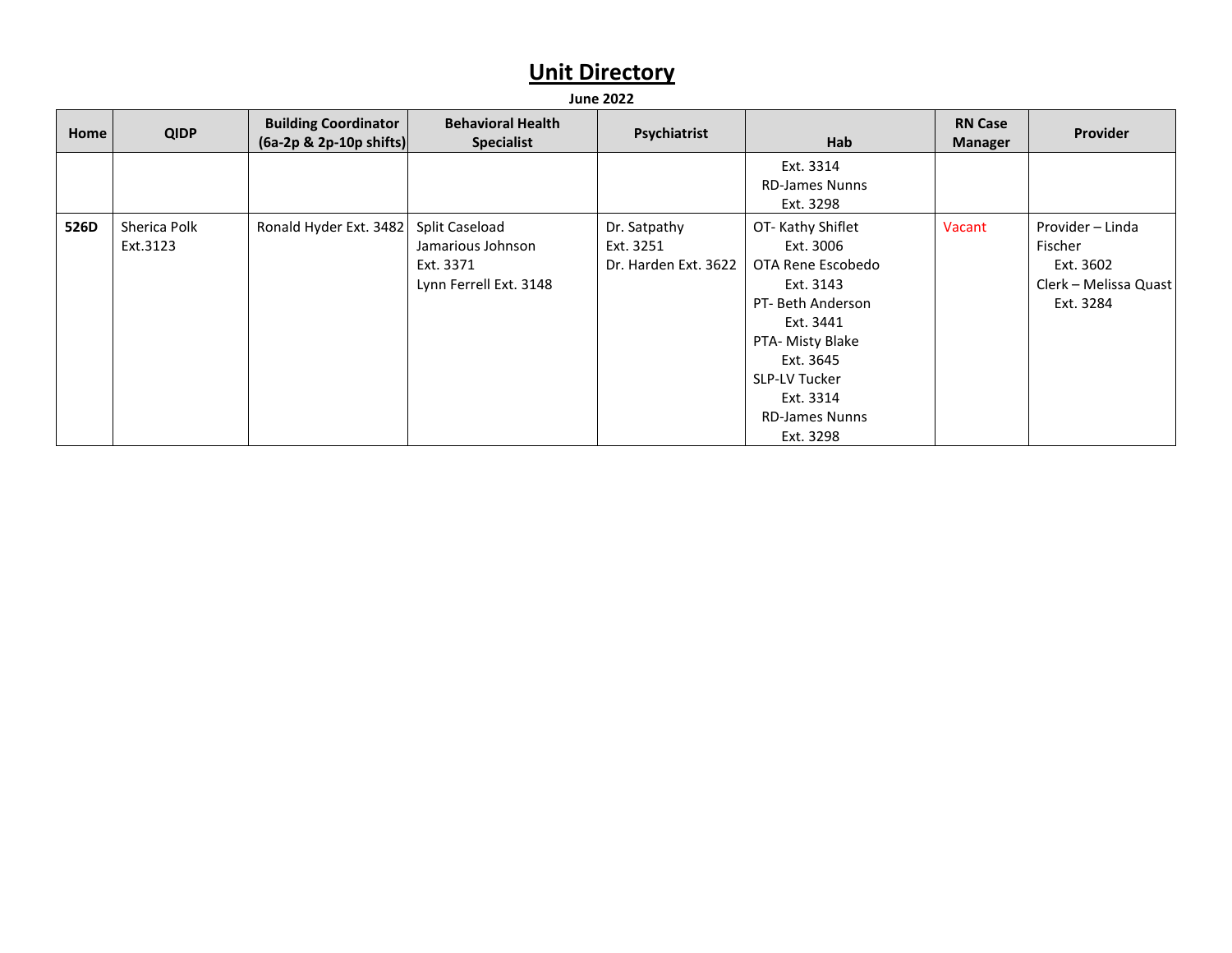#### **Houston Park-**

Unit Director- Decarles Madlock Ext.3496; Assistant Unit Director –LaSherry Slade Ext. 3172; Administrative Assistant -Gavin Miller Ext. 3498 10p-6a Building Coordinators- Veronica Silva Ext. 3286, Pam Baldwin Ext 3189 Nurse Manager- Vacant, Susan Hyde Covering Ext. 3104

| Home | <b>QIDP</b>              | <b>Building Coordinator</b><br>(6a-2p & 2p-10p shifts) | <b>Behavioral Health Specialist</b> | Psychiatrist                                                           | Hab                                                                                                                                                                                                       | <b>RN Case</b><br><b>Manager</b> | <b>Provider</b>                                           |
|------|--------------------------|--------------------------------------------------------|-------------------------------------|------------------------------------------------------------------------|-----------------------------------------------------------------------------------------------------------------------------------------------------------------------------------------------------------|----------------------------------|-----------------------------------------------------------|
| 513B | Pam McBryde Ext.<br>3493 | Eunice Nnukenma<br>Ext. 3502                           | Abena Prah Ext. 3376                | Dr. Harden<br>Ext. 3622                                                | OT-Neeru Kanzel Ext. 3404<br>OTA Jackie Telles<br>Ext. 3656<br>PT- Sreejith Puthanpurayil<br>Ext. 3326<br>PTA Justin Scafidi<br>Ext: 3651<br>SLP-Rachel Zuniga<br>Ext. 3402<br>RD-Ru Chabata<br>Ext. 4008 | Becky<br>Pennington<br>Ext. 3321 | Dr. Porres<br>Ext. 3338<br>Clerk- Arifa Hasmi<br>Ext.3231 |
| 513C | Pam McBryde Ext.<br>3493 | Eunice Nnukenma<br>Ext. 3502                           | Abena Prah Ext. 3376                | (Split Caseload)<br>Dr. Philip<br>Ext. 3149<br>Dr. Harden<br>Ext. 3622 | OT-Neeru Kanzel Ext. 3404<br>OTA Jackie Telles<br>Ext. 3656<br>PT Sreejith Puthanpurayil<br>Ext. 3326<br>PTA Justin Scafidi<br>Ext: 3651<br>SLP-Rachel Zuniga<br>Ext. 3402<br>RD-Ru Chabata<br>Ext. 4008  | Becky<br>Pennington<br>Ext. 3321 | Dr. Porres Ext. 3338<br>Clerk- Arifa Hasmi Ext.<br>3231   |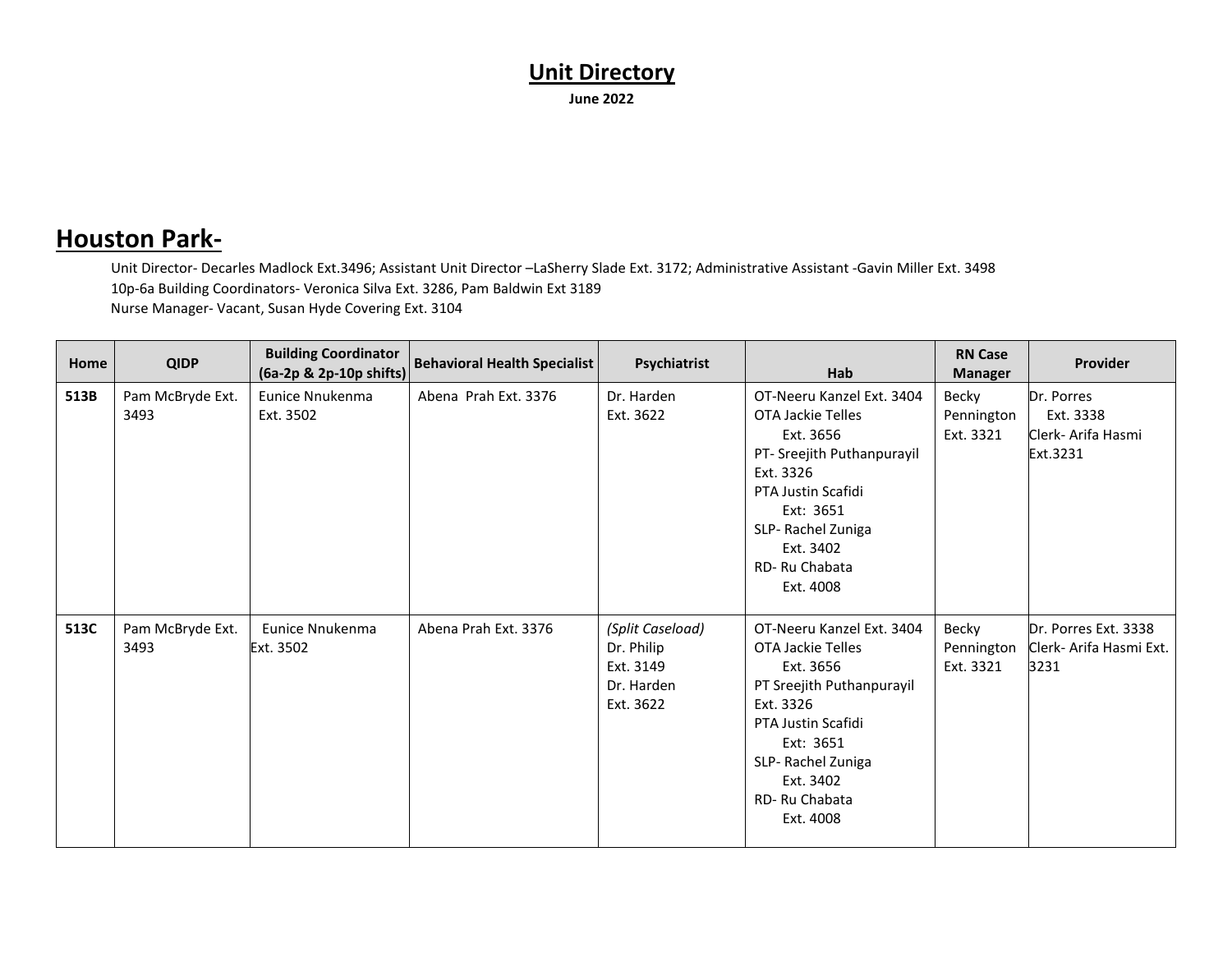| Home | <b>QIDP</b>                 | <b>Building Coordinator</b><br>(6a-2p & 2p-10p shifts) | <b>Behavioral Health Specialist</b> | Psychiatrist                                                                                     | Hab                                                                                                                                                                                                         | <b>RN Case</b><br><b>Manager</b>   | Provider                                                        |
|------|-----------------------------|--------------------------------------------------------|-------------------------------------|--------------------------------------------------------------------------------------------------|-------------------------------------------------------------------------------------------------------------------------------------------------------------------------------------------------------------|------------------------------------|-----------------------------------------------------------------|
| 514B | Michael Millar Ext.<br>3492 | Vacant                                                 | Abena Prah Ext. 3376                | (Split Caseload)<br>Dr. Satpathy<br>Ext. 3251<br>Dr. Harden<br>Ext. 3622                         | OT-Neeru Kanzel Ext. 3404<br>OTA JackieTelles<br>Ext. 3656<br>PT- Sreejith Puthanpurayil<br>Ext. 3326<br>PTA Justin Scafidi<br>Ext: 3651<br>SLP-Rachel Zuniga<br>Ext. 3402<br>RD-Ru Chabata<br>Ext. 4008    | Naomi<br>Nkundizanyel<br>Ext. 3195 | Dr. Porres<br>Ext. 3338<br>Clerk- Arifa Hashmi<br>Ext. 3231     |
| 514C | Michael Millar Ext.<br>3492 | Vacant                                                 | Abena Prah Ext. 3376                | (Split Caseload)<br>Dr. Philip Ext. 3149<br>Dr. Harden Ext. 3622<br>Dr. Salam Ext. 3176          | OT-Neeru Kanzel<br>Ext. 3404<br>OTA JackieTelles<br>Ext. 3656<br>PT- Sreejith Puthanpurayil<br>Ext. 3326<br>PTA Justin Scafidi<br>Ext: 3651<br>SLP-Rachel Zuniga<br>Ext. 3402<br>RD-Ru Chabata<br>Ext. 4008 | Naomi<br>Nkundizanye<br>Ext. 3195  | Dr. Porres<br>Ext. 3338<br>Clerk- Arifa Hashmi<br>Ext. 3231     |
| 515A | Angela Miller<br>Ext. 3375  | Dez Alridge<br>Ext. 3497                               | Abena Prah Ext. 3376                | (Split Caseload)<br>Dr. Harden<br>Ext. 3622<br>Dr. Philip Ext. 3149<br>Dr. Satpathy<br>Ext. 3251 | OT-Neeru Kanzel<br>Ext. 3404<br>OTA JackieTelles<br>Ext. 3656<br>PT- Sreejith Puthanpurayil<br>Ext. 3326<br>PTA Justin Scafidi<br>Ext: 3651<br>SLP-Rachel Zuniga<br>Ext. 3402<br>RD-Ru Chabata<br>Ext. 4008 | Pam Sapian<br>Ext. 3258            | Dr. Lang Nolen<br>Ext. 3230<br>Clerk- Arifa Hashmi<br>Ext. 3231 |
| 515B | Angela Miller<br>Ext. 3375  | Dez Alridge<br>Ext. 3497                               | Abena Prah Ext. 3376                | Dr. Salam Ext. 3176<br>Dr. Philip Ext. 3149                                                      | OT-Neeru Kanzel<br>Ext. 3404<br>OTA JackieTelles                                                                                                                                                            | Pam Sapian<br>Ext. 3258            | Dr. Porres<br>Ext. 3338                                         |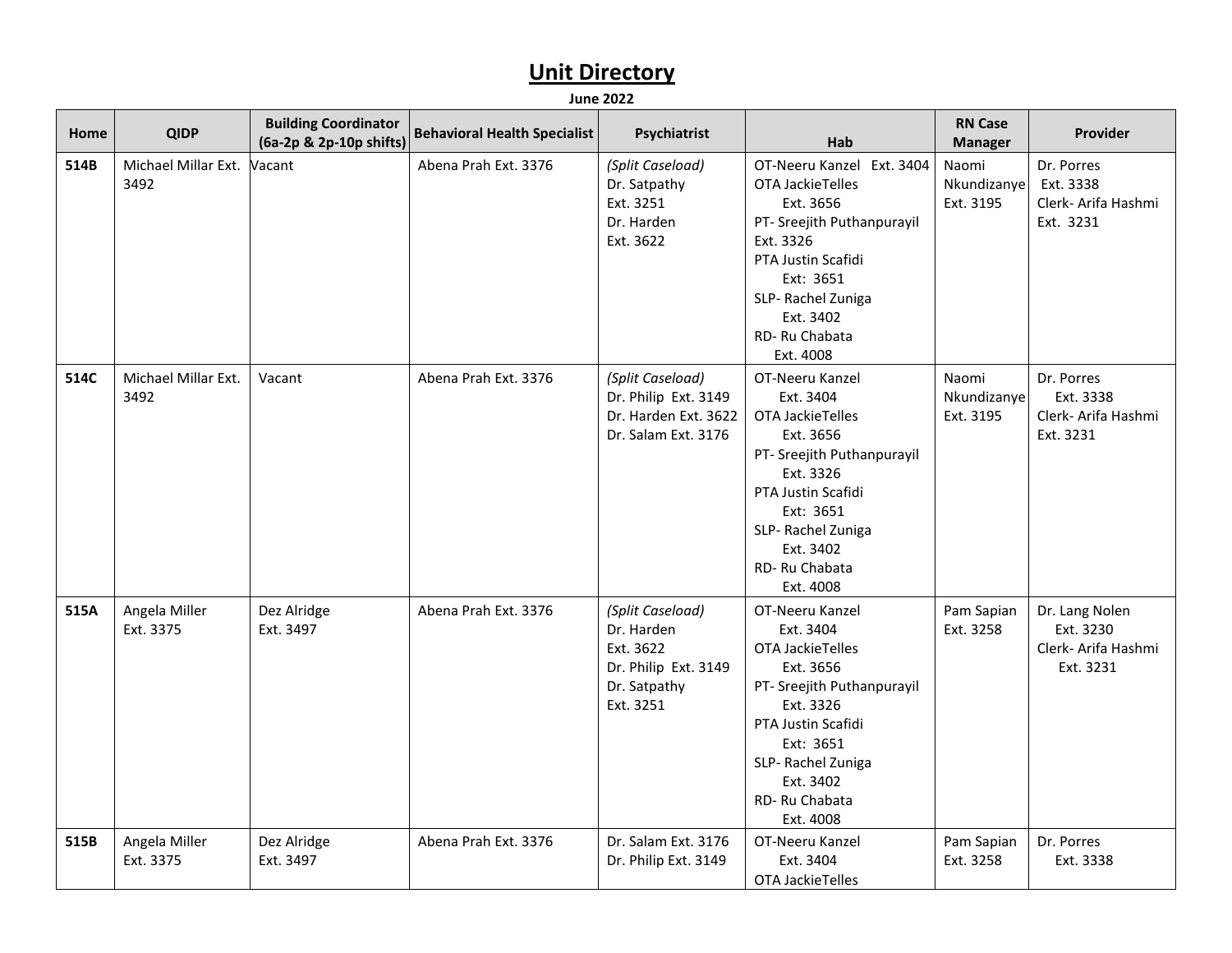| Home | <b>QIDP</b>               | <b>Building Coordinator</b><br>(6a-2p & 2p-10p shifts) | <b>Behavioral Health Specialist</b> | Psychiatrist                                         | Hab                                                                                                                                                                                                         | <b>RN Case</b><br><b>Manager</b> | Provider                                                    |
|------|---------------------------|--------------------------------------------------------|-------------------------------------|------------------------------------------------------|-------------------------------------------------------------------------------------------------------------------------------------------------------------------------------------------------------------|----------------------------------|-------------------------------------------------------------|
|      |                           |                                                        |                                     |                                                      | Ext. 3656<br>PT- Sreejith Puthanpurayil<br>Ext. 3326<br>PTA Justin Scafidi<br>Ext: 3651<br>SLP-Rachel Zuniga<br>Ext. 3402<br>RD-Ru Chabata<br>Ext. 4008                                                     |                                  | Clerk- Arifa Hashmi<br>Ext. 3231                            |
| 515C | Bibire Ileso Ext.<br>3265 | Bashonda Harris<br>Ext. 3494                           | Bill Eckert Ext. 3118               | Dr. Philip Ext. 3149                                 | OT-Neeru Kanzel<br>Ext. 3404<br>OTA JackieTelles<br>Ext. 3656<br>PT- Sreejith Puthanpurayil<br>Ext. 3326<br>PTA Justin Scafidi<br>Ext: 3651<br>SLP-Rachel Zuniga<br>Ext. 3402<br>RD-Ru Chabata<br>Ext. 4008 | Patience<br>Nyindem<br>Ext. 3490 | Dr. Porres<br>Ext. 3338<br>Clerk- Arifa Hashmi<br>Ext. 3231 |
| 515D | Bibire Ileso Ext.<br>3265 | Bashonda Harris<br>Ext. 3497                           | Bill Eckert Ext. 3118               | Dr. Harden<br>Ext. 3622<br>Dr. Satpathy<br>Ext. 3251 | OT-Neeru Kanzel<br>Ext. 3404<br>OTA JackieTelles<br>Ext. 3656<br>PT- Sreejith Puthanpurayil<br>Ext. 3326<br>PTA Justin Scafidi<br>Ext: 3651<br>SLP-Rachel Zuniga<br>Ext. 3402<br>RD-Ru Chabata<br>Ext. 4008 | Patience<br>Nyindem<br>Ext. 3490 | Dr. Porres Ext. 3338<br>Clerk-Arifa Hashmi<br>Ext. 3231     |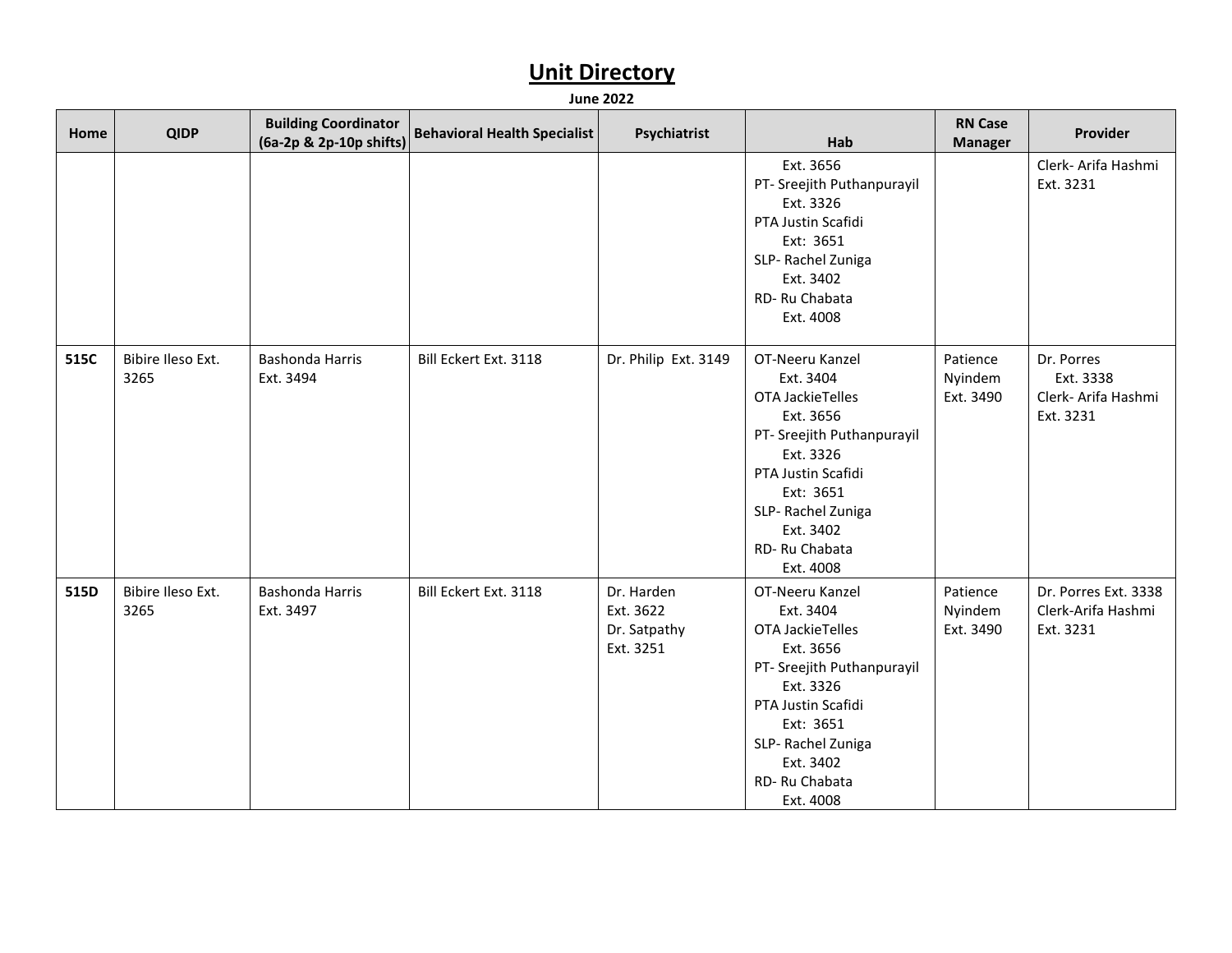#### **Pine Ridge-**

Unit Director Melonee Williams Ext. 3456, Assistant Unit Director- Greg Medina, Ext 4157; Admin. Assistant Vacant Ext. 3183 10p-6a Building Coordinators- Michelle Roman and Femi Agbelusi Ext. 3193 Nurse Manager- Becky Sites, Ext. 3518

| Home | <b>QIDP</b>                 | <b>Building</b><br>Coordinator<br>(6a-2p & 2p-10p<br>shifts) | <b>Behavioral Health</b><br><b>Specialist</b> | Psychiatrist                                                     | Hab                                                                                                                                                                                              | <b>RN Case Manager</b>                      | <b>Provider</b>                                                                |
|------|-----------------------------|--------------------------------------------------------------|-----------------------------------------------|------------------------------------------------------------------|--------------------------------------------------------------------------------------------------------------------------------------------------------------------------------------------------|---------------------------------------------|--------------------------------------------------------------------------------|
| 505A | Alexis Dargan<br>Ext. 3433  | Monique Willson<br>Ext. 3447                                 | Kathryn Jones Ext. 3474                       | (Split Caseload)<br>Dr. Philip Ext. 3149<br>Dr. Harden Ext. 3622 | OT-Erica Hughes<br>Ext. 3659<br>OTA-Leslie Lee<br>Ext. 3475<br>PT-Airen Abrera<br>Ext. 3644<br>PTA- Arika Cavelera<br>Ext. 3655<br>SLP-Sherri Tuggle<br>Ext. 3154<br>RD-Ru Chabata<br>Ext 4008   | Vacant<br>Ext. 3438                         | Provider - Sonia<br>Osawaye<br>Ext. 4162<br>Clerk-Sandy<br>Spears<br>Ext. 3278 |
| 505B | Alexis Dargan<br>Ext. 33433 | Monique Wilson<br>Ext. 3447                                  | Kathryn Jones Ext. 3474                       | Dr. Philip Ext. 3149                                             | OT- Erica Hughes<br>Ext. 3659<br>OTA-Leslie Lee<br>Ext. 3475<br>PT-Airen Abrera<br>Ext. 3644<br>PTA- Arika Cavelera<br>Ext. 3655<br>SLP-Sherri Tuggle<br>Ext. 3154<br>RD-Ru Chabata<br>Ext. 4008 | Vacant<br>Ext. 3438                         | Provider - Sonia<br>Osawaye<br>Ext. 4162<br>Clerk-Sandy<br>Ext. 3278<br>Spears |
| 506A | LaJeana Demus<br>Ext. 3468  | Jamie Hawkins Ext.<br>3111                                   | Latwaan Martin-Profitt<br>Ext. 3105           | Dr. Philip Ext. 3149                                             | OT-Erica Hughes<br>Ext. 3659<br>OTA-Leslie Lee                                                                                                                                                   | (Split Caseload)<br>Juliet<br>Gicheru-Chege | (Split Caseload)<br>Provider - Cathy<br>Zemler                                 |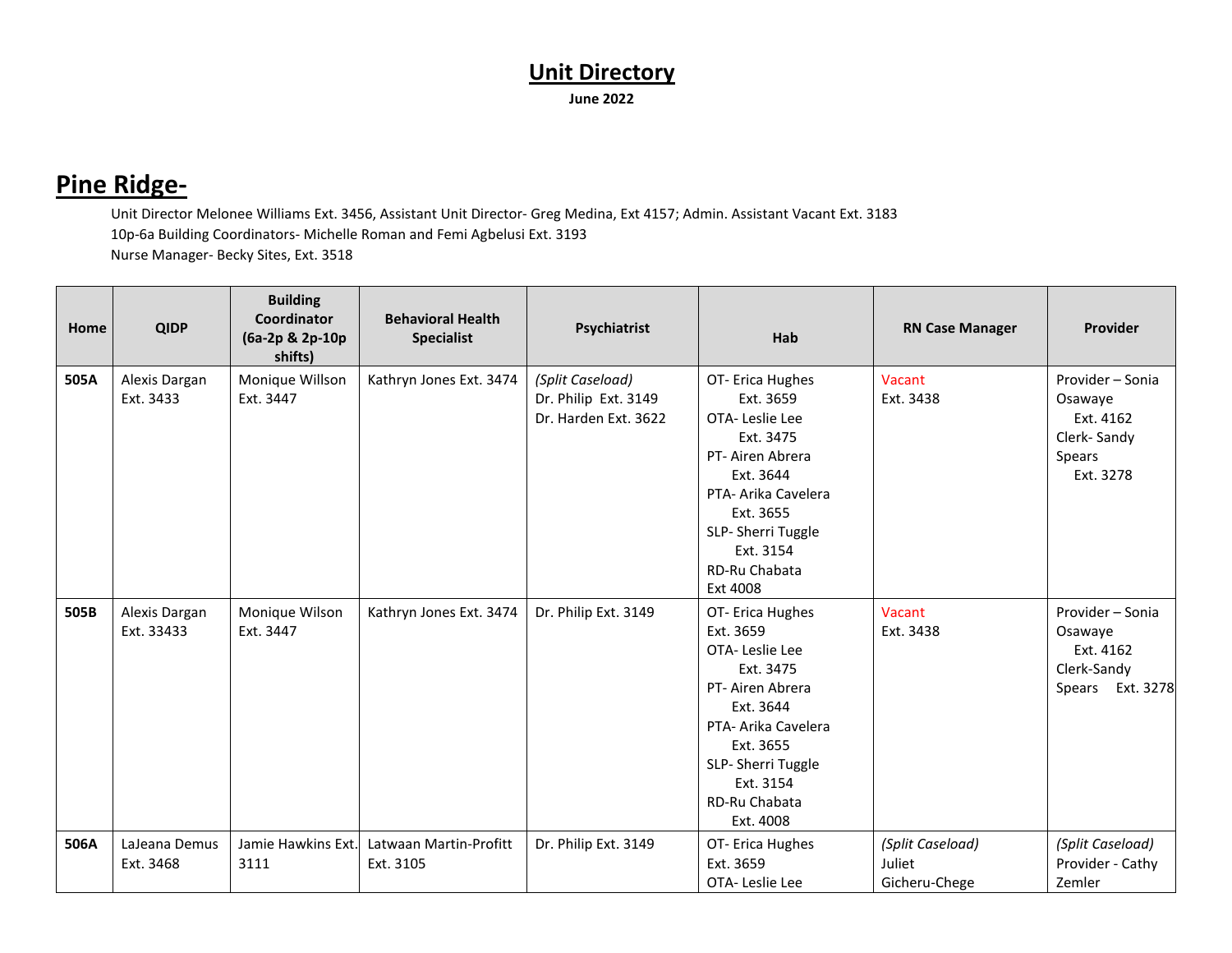| Home | <b>QIDP</b>                 | <b>Building</b><br>Coordinator<br>(6a-2p & 2p-10p<br>shifts) | <b>Behavioral Health</b><br><b>Specialist</b> | Psychiatrist                                                     | Hab                                                                                                                                                                                                | <b>RN Case Manager</b>               | Provider                                                                                                                        |
|------|-----------------------------|--------------------------------------------------------------|-----------------------------------------------|------------------------------------------------------------------|----------------------------------------------------------------------------------------------------------------------------------------------------------------------------------------------------|--------------------------------------|---------------------------------------------------------------------------------------------------------------------------------|
|      |                             |                                                              |                                               |                                                                  | Ext. 3475<br>PT- Airen Abrera<br>Ext. 3644<br>PTA- Arika Cavelera<br>Ext. 3655<br>SLP- Sherri Tuggle<br>Ext. 3154<br>RD-Ru Chabata<br>Ext. 4008                                                    | Ext. 3187 &<br>Randee Allen Ext 3264 | Ext. 4177<br>Sonia Osawaye<br>Ext. 4162<br>Clerk-Sandy<br>Spears<br>Ext. 3278                                                   |
| 506C | LaJeana Demus<br>Ext. 3468  | Jamie Hawkins Ext.<br>3111                                   | Latwaan Martin-Profitt<br>Ext. 3105           | Dr. Philip Ext. 3149                                             | OT- Erica Hughes<br>Ext. 3659<br>OTA-Leslie Lee<br>Ext. 3475<br>PT- Airen Abrera<br>Ext. 3644<br>PTA- Arika Cavelera<br>Ext. 3655<br>SLP- Sherri Tuggle<br>Ext. 3154<br>RD-Ru Chabata<br>Ext. 4008 | Juliet Gicheru-Chege<br>Ext. 3187    | (Split Caseload)<br>Provider - Cathy<br>Zemler<br>Ext. 4177<br>Sonia Osawaye<br>Ext. 4177<br>Clerk-Sandy<br>Spears Ext.<br>3278 |
| 507A | Adenike Palmer<br>Ext. 3568 | Tiffany Catlin Ext.<br>3109                                  | Tanya Lynn Ramos-<br>Falcon Ext. 3139         | (Split Caseload)<br>Dr. Philip Ext. 3149<br>Dr. Harden Ext. 3622 | OT- Erica Hughes<br>Ext. 3659<br>OTA-Leslie Lee<br>Ext. 3475<br>PT- Airen Abrera<br>Ext. 3644<br>PTA- Arika Cavelera<br>Ext. 3655<br>SLP- Sherri Tuggle<br>Ext. 3154<br>RD-Ru Chabata<br>Ext. 4008 | Randee Allen<br>Ext. 3264            | Provider - Cathy<br>Zemler<br>Ext. 4177<br>Clerk - Sandy<br>Spears<br>Ext. 3278                                                 |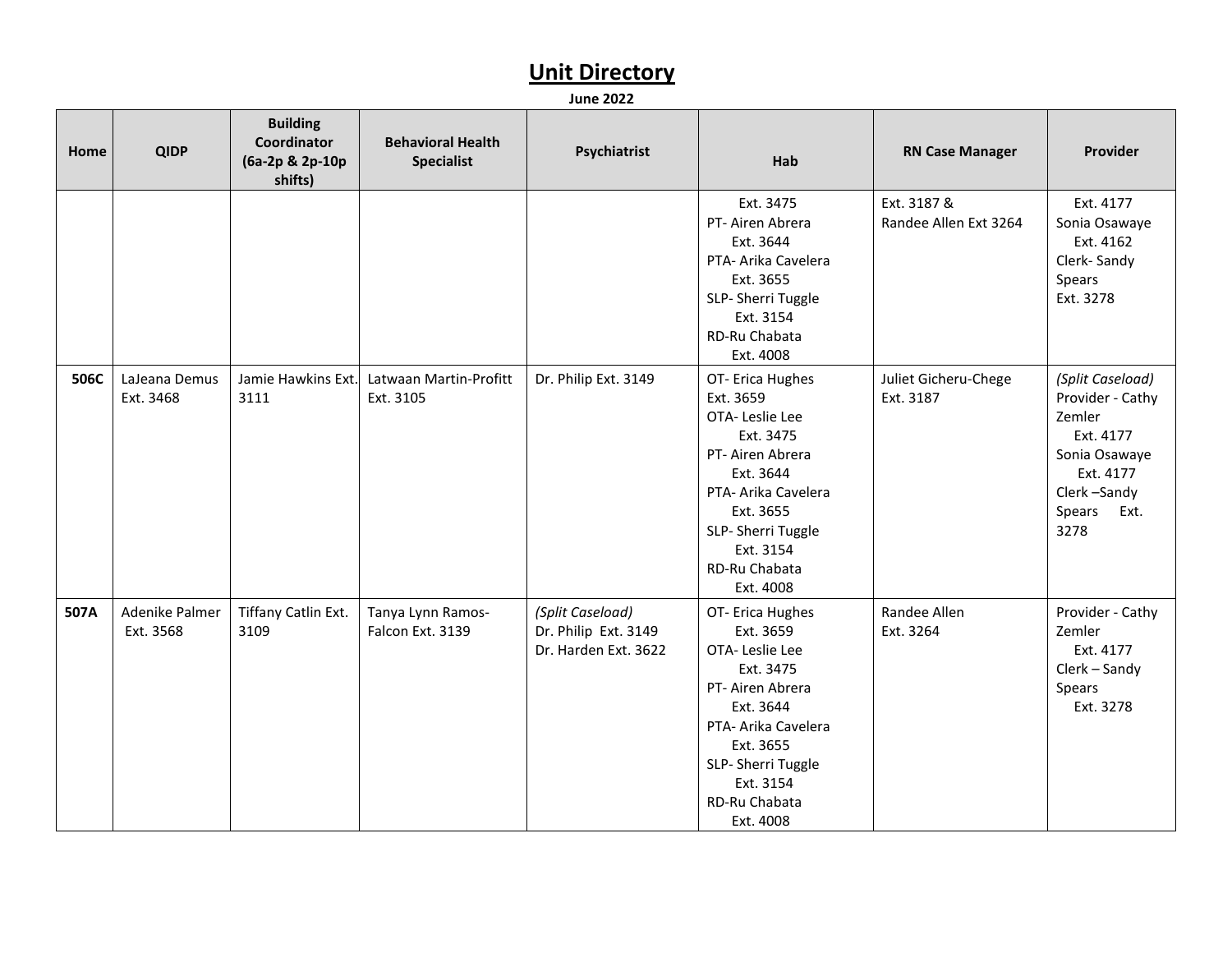#### **Timberhill-**

Unit Director – Michael Studamire Ext. 3467, Assistant Unit Director – Tamisha Tyson, Administrative Assistant- Kendra Williams Ext. 3469 10p-6a Building Coordinators- Danna Brown and Jacqueline Slaughter Ext. 4169 Nurse Manager- Carol Bockemehl Ext. 3476

| Home | <b>QIDP</b>                                                                         | <b>Building Coordinator</b><br>(6a-2p & 2p-10p shifts) | <b>Behavioral Health</b><br><b>Specialist</b>                     | Psychiatrist                                                                            | Hab                                                                                                                                                                                                | <b>RN Case</b><br><b>Manager</b> | Provider                                                      |
|------|-------------------------------------------------------------------------------------|--------------------------------------------------------|-------------------------------------------------------------------|-----------------------------------------------------------------------------------------|----------------------------------------------------------------------------------------------------------------------------------------------------------------------------------------------------|----------------------------------|---------------------------------------------------------------|
| 508A | (Caseload Split)<br>LaKendra Edmond<br>Ext. 3114<br>Rosalyn Montgomery<br>Ext. 3336 | Julie Roberts Ext.3452                                 | LaTisha Green<br>Ext.3612                                         | (Split Caseload)<br>Dr. Philip Ext. 3149<br>Dr. Harden Ext. 3622                        | OT-Felisha Smith<br>Ext. 4650<br>OTA Leslie Lee<br>Ext. 3475<br>PT- Joyce Jalacon<br>Ext. 3436<br>PTA- Arika Cavalera<br>Ext. 3655<br>SLP-Lindsay Chang<br>Ext. 3155<br>RD-Ru Chabata<br>Ext. 4008 | Andrea Bledsoe<br>Ext. 3440      | Dr. Butcher<br>Ext. 3450<br>Clerk – Sandy Spears<br>Ext. 3278 |
| 508C | Rosalyn Montgomery<br>Ext. 3336                                                     | Julie Roberts Ext. 3452                                | Katie Atcheson<br>Ext. 3358 /Audrey<br>Newkirk Ext. 3412<br>/BARC | (Split Caseload)<br>Dr. Philip Ext. 3149<br>Dr. Salam Ext. 3176<br>Dr. Harden Ext. 3622 | OT-Felisha Smith<br>Ext. 4650<br>OTA Leslie Lee<br>Ext. 3475<br>PT- Joyce Jalacon<br>Ext. 3436<br>PTA- Arika Cavalera<br>Ext. 3655<br>SLP-Lindsay Chang<br>Ext. 3155<br>RD-Ru Chabata<br>Ext. 4008 | Andrea Bledsoe<br>Ext. 3440      | Dr. Butcher<br>Ext. 3450<br>Clerk - Sandy Spears<br>Ext. 3278 |
| 509A | LaKendra Edmond Ext.<br>3114                                                        | Jacqueline Ross<br>Ext. 3611                           | Tim McQueeny Ext.<br>3283                                         | (Split Caseload)<br>Dr. Philip Ext. 3149<br>Dr. Salam Ext. 3176<br>Dr. Harden Ext. 3622 | OT-Felisha Smith<br>Ext. 4650<br>OTA Leslie Lee<br>Ext. 3475                                                                                                                                       | Memory Sapian<br>Ext. 3137       | Split Caseload)<br>Dr. Butcher<br>Ext. 3450<br>Sonia Oswaye   |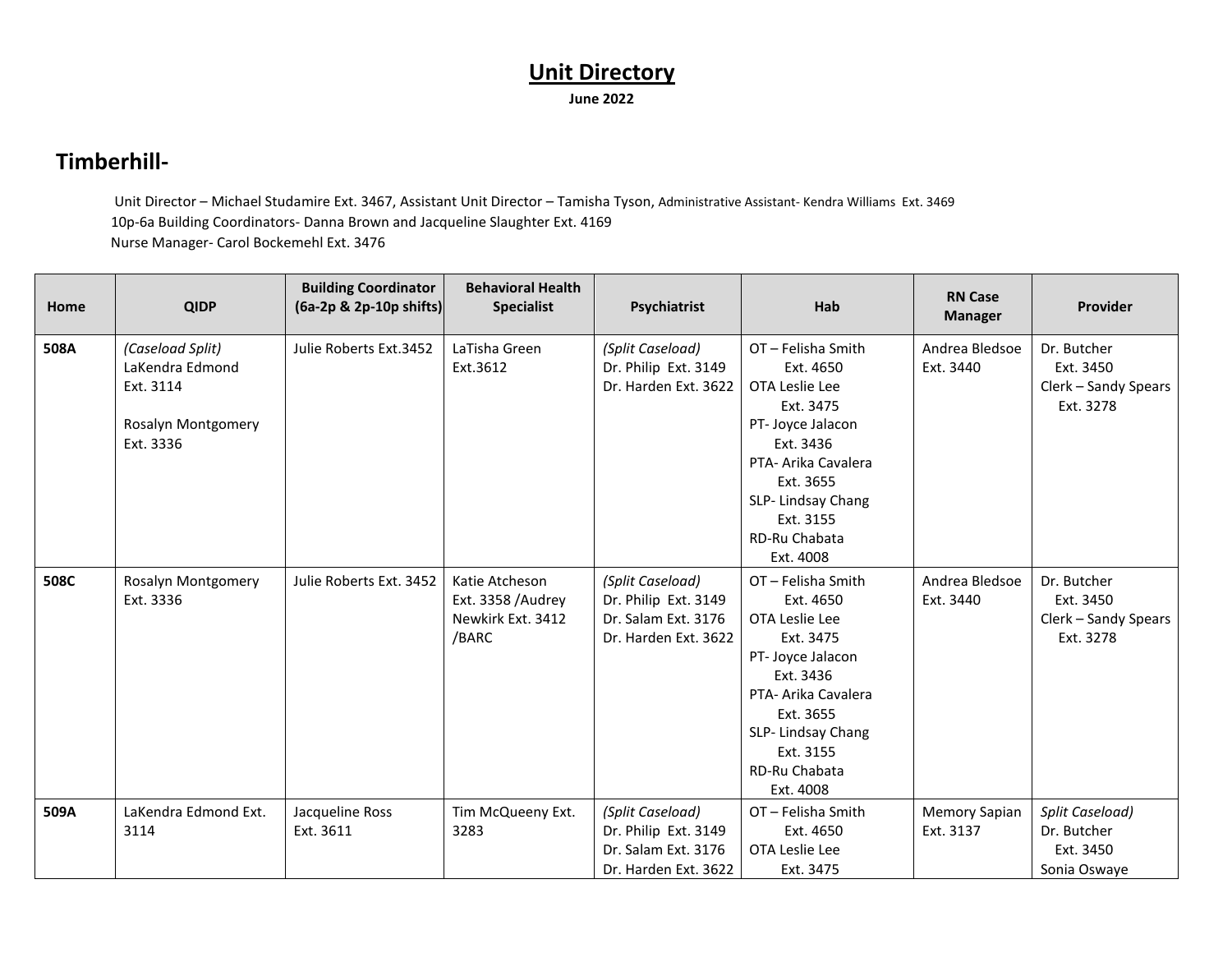| Home | <b>QIDP</b>                     | <b>Building Coordinator</b><br>(6a-2p & 2p-10p shifts) | <b>Behavioral Health</b><br><b>Specialist</b> | Psychiatrist                                                       | Hab                                                                                                                                                                                                       | <b>RN Case</b><br><b>Manager</b>          | Provider                                                                                                       |
|------|---------------------------------|--------------------------------------------------------|-----------------------------------------------|--------------------------------------------------------------------|-----------------------------------------------------------------------------------------------------------------------------------------------------------------------------------------------------------|-------------------------------------------|----------------------------------------------------------------------------------------------------------------|
|      |                                 |                                                        |                                               |                                                                    | PT- Joyce Jalacon<br>Ext. 3436<br>PTA- Arika Cavalera<br>Ext. 3655<br>SLP-Lindsay Chang<br>Ext. 3155<br>RD-Ru Chabata<br>Ext. 4008                                                                        |                                           | Ext. 4162<br>Clerk-Sandy Spears<br>Ext. 3278                                                                   |
| 509C | LaKendra Edmond Ext.<br>3114    | Jacqueline Ross<br>Ext. 3611                           | Tim McQueeny Ext.<br>3283                     | (Split Caseload)<br>Dr. Harden<br>Ext. 3622<br>Dr. Salam Ext. 3176 | OT-Felisha Smith<br>Ext. 4650<br>OTA Leslie Lee<br>Ext. 3475<br>PT- Joyce Jalacon<br>Ext. 3436<br>PTA- Arika Cavalera<br>Ext. 3655<br>SLP-Lindsay Chang<br>Ext. 3155<br>RD-Ru Chabata<br>Ext. 4008        | Memory Sapian<br>Ext. 3137                | Dr. Butcher<br>Ext. 3450<br>Clerk - Sandy Spears<br>Ext. 3278                                                  |
| 511A | Rosalyn Montgomery<br>Ext. 3336 | Jennifer Agwa<br>Ext. 3133                             | LaTisha Green Ext.<br>3612                    | Dr. Salam Ext. 3176                                                | OT- Felisha Smith<br>Ext. 4650<br>OTA - Leslie Lee<br>Ext. 3475<br>PT- Joyce Jalacon<br>Ext. 3436<br>PTA- Arika Cavalera<br>Ext. 3655<br>SLP-Lindsay Chang<br>Ext. 3155<br>RD-Devilayn Allan<br>Ext. 3218 | Georgia<br>Joyce-<br>Molitor<br>Ext. 3453 | (Split Caseload)<br>Dr. Butcher<br>Ext. 3450<br>Sonia Osawaye<br>Ext. 4162<br>Clerk- Sandy Spears<br>Ext. 3278 |
| 511C | Rosalyn Montgomery<br>Ext. 3336 | Jennifer Agwa<br>Ext. 3133                             | LaTisha Green Ext.<br>3612                    | (Split Caseload)<br>Dr. Salam Ext. 3176<br>Dr. Philip Ext. 3149    | OT-Felisha Smith<br>Ext. 4650<br>OTA - Leslie Lee<br>Ext. 3475<br>PT- Joyce Jalacon                                                                                                                       | Georgia<br>Joyce-<br>Molitor<br>Ext. 3453 | (Split Caseload)<br>Dr. Butcher<br>Ext. 3450<br>Sonia Osawaye                                                  |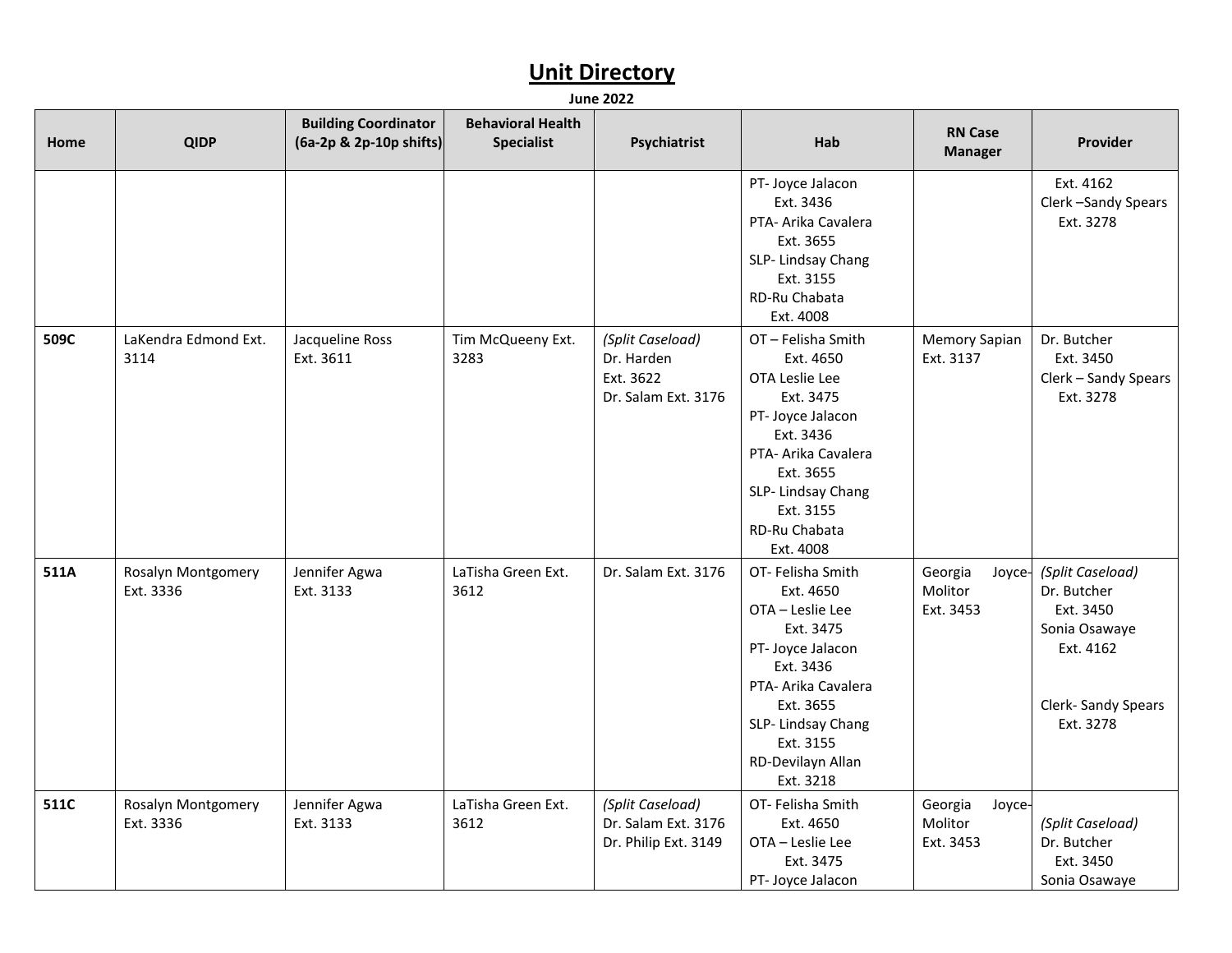| Home | <b>QIDP</b> | <b>Building Coordinator</b><br>$(6a-2p \& 2p-10p \text{ shifts})$ | <b>Behavioral Health</b><br><b>Specialist</b> | Psychiatrist | Hab                              | <b>RN Case</b><br><b>Manager</b> | Provider             |
|------|-------------|-------------------------------------------------------------------|-----------------------------------------------|--------------|----------------------------------|----------------------------------|----------------------|
|      |             |                                                                   |                                               |              | Ext. 3436<br>PTA- Arika Cavalera |                                  | Ext. 4162            |
|      |             |                                                                   |                                               |              | Ext. 3655                        |                                  | Clerk – Sandy Spears |
|      |             |                                                                   |                                               |              | SLP- Lindsay Chang               |                                  | Ext. 3278            |
|      |             |                                                                   |                                               |              | Ext. 3155                        |                                  |                      |
|      |             |                                                                   |                                               |              | RD-Devilayn Allan                |                                  |                      |
|      |             |                                                                   |                                               |              | Ext. 3218                        |                                  |                      |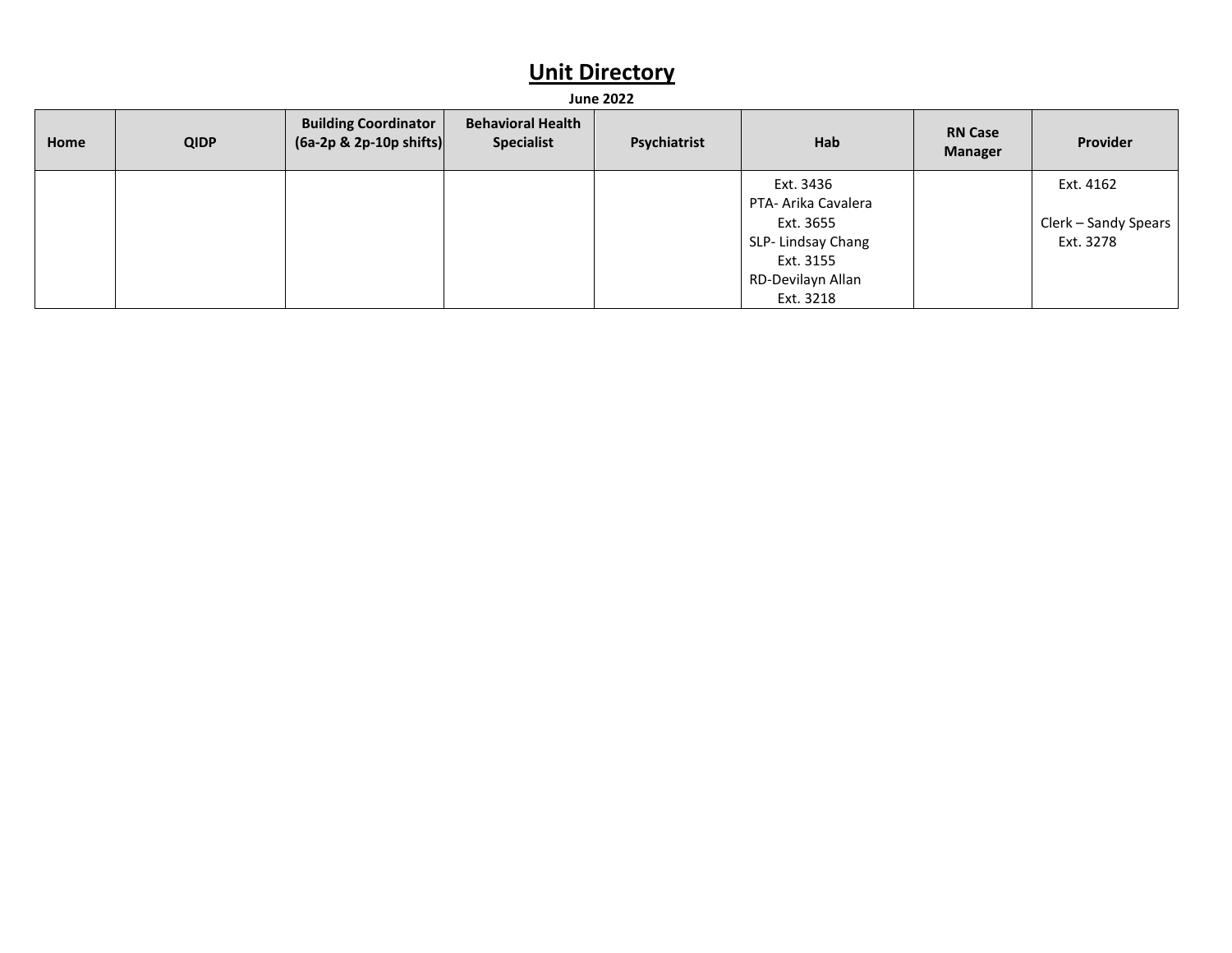#### **Westridge-**

Unit Director- Lyndon Cotter Ext. 3588, Assistant Unit Director- Musa Samura; Ext. 3313, Administrative Assistant-Pat Peterson Ext. 3585 10p-6a Building Coordinators- Omowumni Abosede Ext. 3266, Saheed Shittu Ext. 3144 Nurse Manager- Tami Fleischer Ext. 3178

| Home | <b>QIDP</b>          | <b>Building Coordinator</b><br>$(6a-2p & 2p-10p & 5hifts)$ | <b>Behavioral Health Specialist</b> | Psychiatrist         | Hab                       | <b>RN Case</b><br><b>Manager</b> | Provider           |
|------|----------------------|------------------------------------------------------------|-------------------------------------|----------------------|---------------------------|----------------------------------|--------------------|
| 520A | <b>Brenda Miller</b> | Tamara Oduleye                                             | (Split Caseload)                    | (Split Caseload)     | OT-Arwin Delfin           | Susan Kendrick                   | Provider-          |
|      | Ext. 3586            | Ext. 3226                                                  | Lynn Ferrell Ext. 3148              | Dr. Harden Ext. 3622 | Ext. 3555                 | Ext. 3238                        | Linda Fischer      |
|      |                      |                                                            | Michelle Chung Ext. 3331            | Dr. Satpathy         | OTA-Renee Escobedo        |                                  | Ext. 3602          |
|      |                      |                                                            | Bryan Mitchel Ext. 3242             | Ext. 3251            | Ext. 3143                 |                                  | Clerk – Melissa    |
|      |                      |                                                            |                                     | Dr. Philip Ext. 3149 | PT- Kris Ruuska           |                                  | Quast              |
|      |                      |                                                            |                                     |                      | Ext. 3210                 |                                  | Ext. 3284          |
|      |                      |                                                            |                                     |                      | PTA- Misty Donatto        |                                  |                    |
|      |                      |                                                            |                                     |                      | Ext. 3645                 |                                  |                    |
|      |                      |                                                            |                                     |                      | SLP- Deanna Parise-Kelley |                                  |                    |
|      |                      |                                                            |                                     |                      | Ext. 3675                 |                                  |                    |
|      |                      |                                                            |                                     |                      | RD-Ru Chabata             |                                  |                    |
|      |                      |                                                            |                                     |                      | Ext. 4008                 |                                  |                    |
| 520C | (split caseload)     | Tamara Oduleye                                             | Michelle Chung Ext. 3331            | (Split Caseload)     | OT-Arwin Delfin           | (Split                           | Dr. Chin Ext. 3409 |
|      | Brenda Miller        | Ext. 3226                                                  |                                     | Dr. Harden Ext. 3622 | Ext. 3555                 | Caseload)                        | Clerk - Melissa    |
|      | Ext.                 |                                                            |                                     | Dr. Satpathy         | OTA-Renee Escobedo        | Susan                            | Quast              |
|      | 3586 &               |                                                            |                                     | Ext. 3251            | Ext. 3143                 | Kendrick Ext.                    | Ext. 3284          |
|      | Anquilette           |                                                            |                                     |                      | PT- Kris Ruuska           | 3238                             |                    |
|      | "Tiffany" Brown      |                                                            |                                     |                      | Ext. 3210                 | <b>Os</b>                        |                    |
|      | Ext. 3495            |                                                            |                                     |                      | PTA- Misty Donatto        | Rusibamayile                     |                    |
|      |                      |                                                            |                                     |                      | Ext. 3645                 | Ext. 3169                        |                    |
|      |                      |                                                            |                                     |                      | SLP- Deanna Parise-Kelley |                                  |                    |
|      |                      |                                                            |                                     |                      | Ext. 3675                 |                                  |                    |
|      |                      |                                                            |                                     |                      | RD-Ru Chabata             |                                  |                    |
|      |                      |                                                            |                                     |                      | Ext. 4008                 |                                  |                    |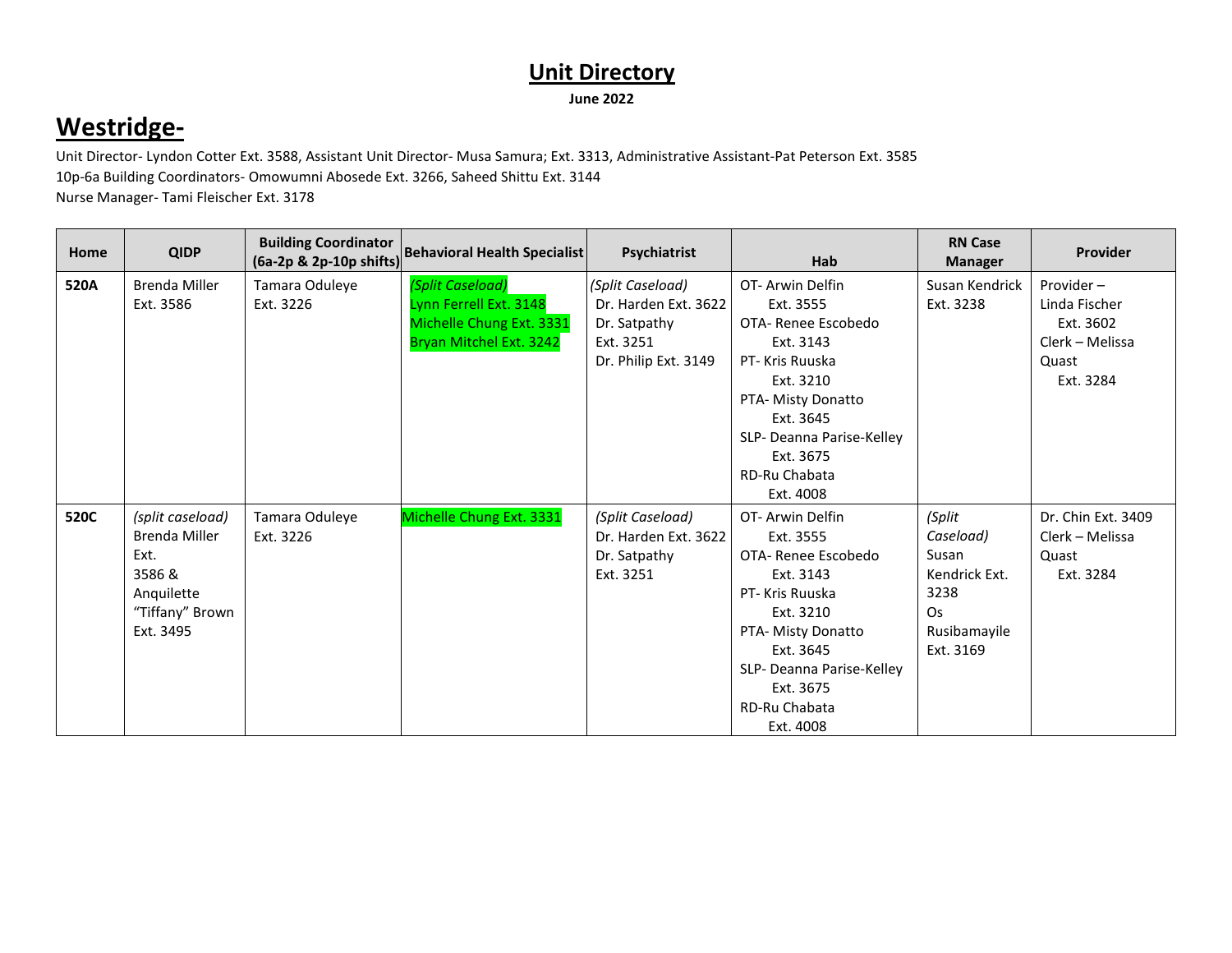| Home | <b>QIDP</b>                                                                                                                                 | <b>Building Coordinator</b><br>(6a-2p & 2p-10p shifts) | <b>Behavioral Health Specialist</b> | Psychiatrist                                                                                  | Hab                                                                                                                                                                                                       | <b>RN Case</b><br><b>Manager</b>                                            | Provider                                                                                                                |
|------|---------------------------------------------------------------------------------------------------------------------------------------------|--------------------------------------------------------|-------------------------------------|-----------------------------------------------------------------------------------------------|-----------------------------------------------------------------------------------------------------------------------------------------------------------------------------------------------------------|-----------------------------------------------------------------------------|-------------------------------------------------------------------------------------------------------------------------|
| 522B | Anquilette<br>"Tiffany" Brown<br>Ext. 3495                                                                                                  | Tasha Sheppard<br>Ext. 3594                            | Bryan Mitchell Ext. 3242            | Dr. Satpathy<br>Ext. 3251                                                                     | OT-Kathy Shifflet<br>Ext. 3006<br>OTA- Renee Escobedo<br>Ext. 3143<br>PT-Beth Anderson<br>Ext. 3441<br>PTA- Misty Blake<br>Ext. 3645<br>SLP-LV Tucker<br>Ext. 3314<br>RD-Ru Chabata<br>Ext. 4008          | (Split Caseload)<br>John Muiru<br>Ext. 4259<br>Os Rusibanayile<br>Ext. 3169 | Dr. Chin Ext. 3409<br>Provider -Linda<br>Fischer Ext. 3602<br>(for M McGovern)<br>Clerk - Melissa<br>Quast<br>Ext. 3284 |
| 522C | (Split Caseload)<br>Roberto<br>Ampuero<br>Ext 3597<br>Anquilette<br>"Tiffany" Brown<br>Ext. 3495                                            | Tasha Sheppard<br>Ext. 3594                            | Bryan Mitchell Ext. 3242            | (Split Caseload)<br>Dr. Satpathy<br>Ext. 3251<br>Dr. Philip Ext. 3149<br>Dr. Harden Ext. 3622 | OT- Arwin Delfin<br>Ext. 3555<br>OTA- Renee Escobedo<br>Ext. 3143<br>PT-Kris Ruuska<br>Ext. 3210<br>PTA- Misty Blake<br>Ext. 3645<br>SLP- Deanna Parise-Kelley<br>Ext. 3675<br>RD-Ru Chabata<br>Ext. 4008 | (Split Caseload)<br>John Muiru<br>Ext. 4259<br>Os Rusibanayile<br>Ext. 3169 | Dr. Chin Ext. 3409<br>Clerk - Melissa<br>Quast<br>Ext. 3284                                                             |
| 523A | (split caseload)<br><b>Brenda Miller</b><br>Ext.<br>3586 &<br>Anquilette<br>"Tiffany" Brown<br>Ext. 3495<br>Robeto<br>Ampurero<br>Ext. 3597 | Lisa Sutherland<br>Ext. 4228                           | Jededia Higgins Ext. 3491           | (Split Caseload)<br>Dr. Satpathy<br>Ext.3251<br>Dr. Philip Ext. 3149                          | OT- Arwin Delfin<br>Ext. 3555<br>OTA- Renee Escobedo<br>Ext. 3143<br>PT- Kris Ruuska<br>Ext. 3210<br>PTA- Misty Blake<br>Ext. 3645<br>SLP- Deanna Parise-Kelley<br>Ext. 3675<br>RD-Ru Chabata<br>Ext.4008 | Vacant<br>Ext. 3192                                                         | Dr. Chin Ext. 3409<br>Clerk - Melissa<br>Quast<br>Ext. 3284                                                             |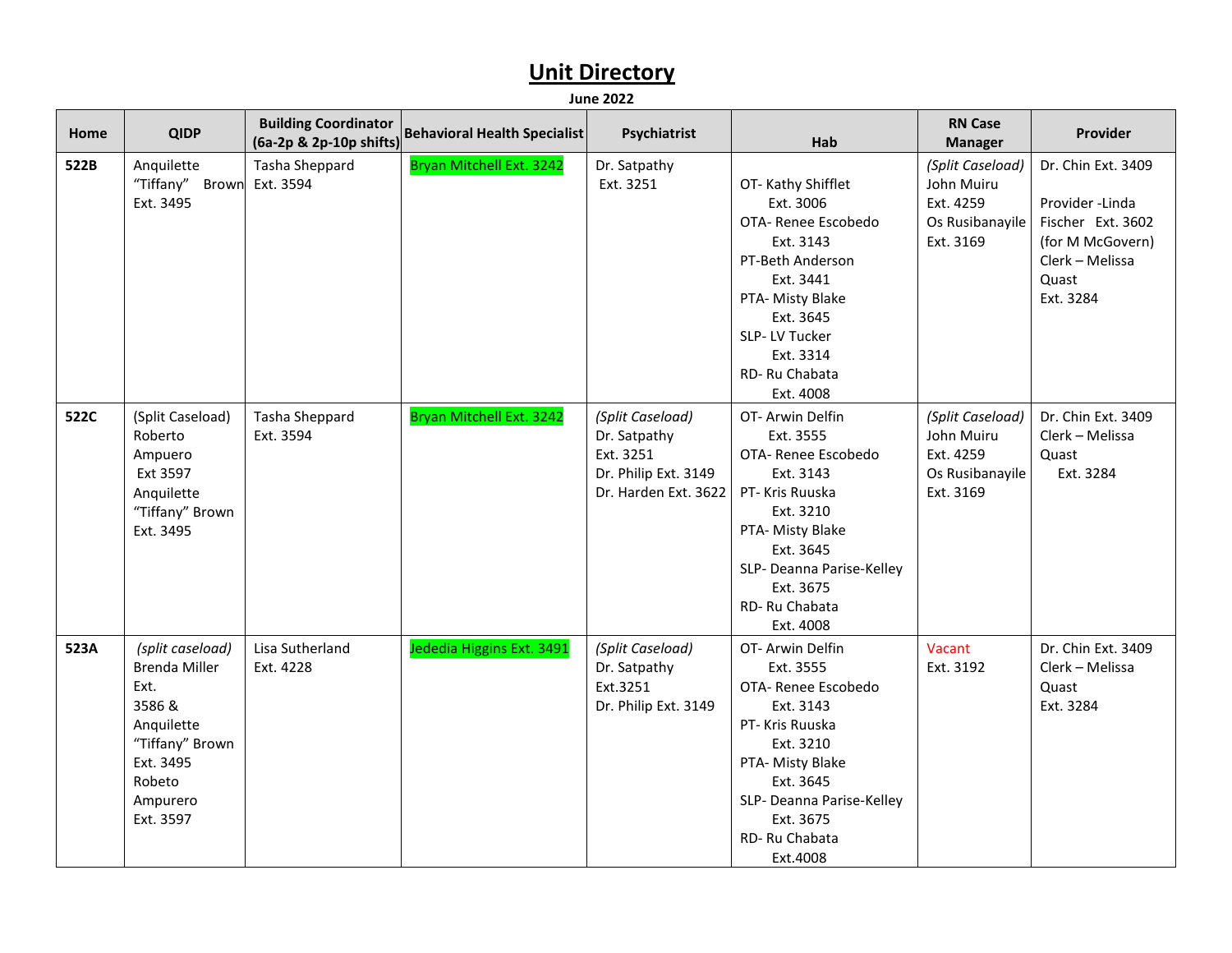| Home | <b>QIDP</b>                                                                                                                                 | <b>Building Coordinator</b><br>(6a-2p & 2p-10p shifts) | <b>Behavioral Health Specialist</b>                                         | Psychiatrist                                                                               | Hab                                                                                                                                                                                                       | <b>RN Case</b><br><b>Manager</b> | Provider                                                                                          |
|------|---------------------------------------------------------------------------------------------------------------------------------------------|--------------------------------------------------------|-----------------------------------------------------------------------------|--------------------------------------------------------------------------------------------|-----------------------------------------------------------------------------------------------------------------------------------------------------------------------------------------------------------|----------------------------------|---------------------------------------------------------------------------------------------------|
| 523B | (split caseload)<br><b>Brenda Miller</b><br>Ext.<br>3586 &<br>Anquilette<br>"Tiffany" Brown<br>Ext. 3495<br>Robeto<br>Ampurero<br>Ext. 3597 | Lisa Sutherland<br>Ext. 4228                           | Jededia Higgins Ext.3491                                                    | (Split Caseload)<br>Dr. Satpathy<br>Ext. 3251<br>Dr. Philip Ext. 3149                      | OT-Arwin Delfin<br>Ext. 3555<br>OTA- Renee Escobedo<br>Ext. 3143<br>PT- Kris Ruuska<br>Ext. 3210<br>PTA- Misty Blake<br>Ext. 3645<br>SLP- Deanna Parise-Kelley<br>Ext. 3675<br>RD-Ru Chabata<br>Ext. 4008 | Vacant<br>Ext. 3192              | Dr. Chin Ext. 3409<br>Clerk - Melissa<br>Quast<br>Ext. 3284                                       |
| 523C | (Split caseload)<br>Roberto<br>Ampuero Ext.<br>3597<br>Anquilette<br>"Tiffany" Brown<br>Ext. 3495                                           | Harry Brown<br>Ext. 3280                               | <b>Split Caseload</b><br>Lynn Ferrell Ext. 3148<br>Bryan Lovelace Ext. 3122 | (Split Caseload)<br>Dr. Harden Ext. 3622<br>Dr. Satpathy<br>Ext. 3251                      | OT-Arwin Delfin<br>Ext. 3555<br>OTA- Renee Escobedo<br>Ext. 3143<br>PT- Kris Ruuska<br>Ext. 3210<br>PTA- Misty Blake<br>Ext. 3645<br>SLP- Deanna Parise-Kelley<br>Ext. 3675<br>RD-Ru Chabata<br>Ext. 4008 | Elizabeth Njiru<br>Ext. 3175     | Dr. Chin Ext. 3409<br>Clerk - Melissa<br>Quast<br>Ext. 3284                                       |
| 523D | Roberto Ampuero Harry Brown<br>Ext. 3597                                                                                                    | Ext. 3280                                              | Jededia Higgins Ext. 3491                                                   | (Split Caseload)<br>Dr. Harden Ext. 3622<br>Dr. Philip Ext. 3149<br>Dr. Satpathy Ext. 3251 | OT-Arwin Delfin<br>Ext. 3555<br>OTA- Renee Escobedo<br>Ext. 3143<br>PT- Kris Ruuska<br>Ext. 3210<br>PTA- Misty Blake<br>Ext. 3645<br>SLP- Deanna Parise-Kelley<br>Ext. 3675<br>RD-Ru Chabata<br>Ext. 4008 | Elizabeth Njiru<br>Ext. 3175     | Dr. Chin Ext. 3409<br>Linda Fischer<br>Ext. 3602<br>(For K.D)<br>Clerk-Melissa Quast<br>Ext. 3284 |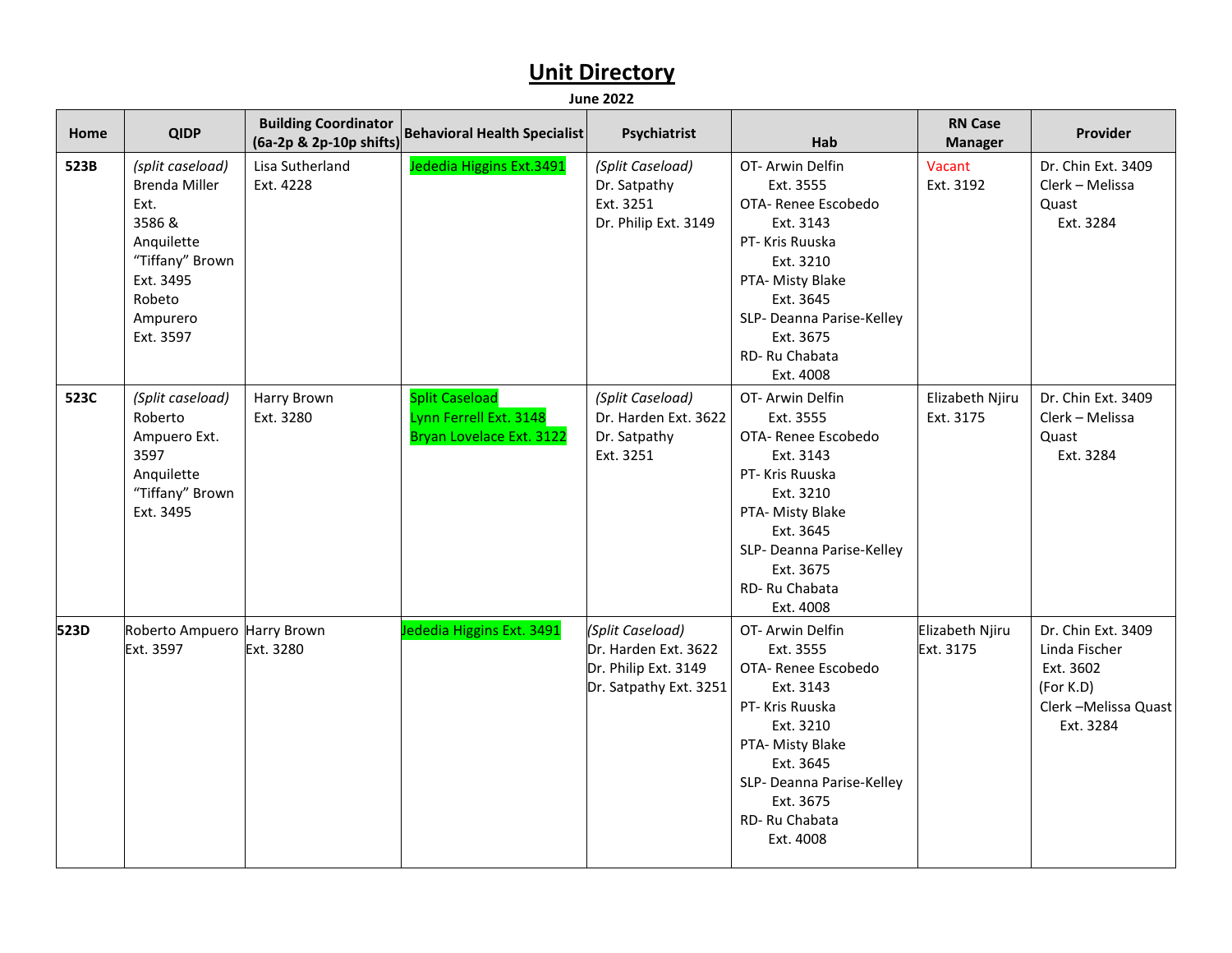#### **Valley Ridge**

Unit Director- Eugena Humphreys Ext. 3454; Assistant Unit Director- Muideen Durodoye Ext. 3537 Administrative Assistant- Joan Burns Ext. 3618 10p-6a Building Coordinators: Elizabeth Kennedy (528s) & April Blakemore (527s) -Contact Coverage phone 940.315.4730 Nurse Managers- Becky Sites, Ext. 3518, Carol Bockemehl Ext. 3476

| Home | <b>QIDP</b> | <b>Building</b><br>Coordinator (6a-2p<br>& 2p-10p shifts) | <b>Behavioral Health</b><br><b>Specialist</b> | Psychiatrist     | Hab                 | <b>RN Case</b><br><b>Manager</b> | Provider         |
|------|-------------|-----------------------------------------------------------|-----------------------------------------------|------------------|---------------------|----------------------------------|------------------|
| 527A | AnnieDee    | Debbie Brown                                              | <b>Criquette Morales Ext.</b>                 | (Split Caseload) | OT- Erica Hughes    | Brandy                           | (Split Caseload) |
|      | Hardy       | Ext. 3614                                                 | 3479                                          | Dr. Philip       | Ext. 3659           | Farmer                           | Provider - Sonia |
|      | Ext. 3246   |                                                           |                                               | Ext. 3149        | OTA-Leslie Lee      | Ext. 3151                        | Oswaye           |
|      |             |                                                           |                                               | Dr. Harden       | Ext. 3475           |                                  | Ext.4162         |
|      |             |                                                           |                                               | Ext. 3622        | PT-Airen Abrera     |                                  | Cathy Zemler     |
|      |             |                                                           |                                               | Dr. Salam Ext.   | Ext. 3644           |                                  | Ext. 4177        |
|      |             |                                                           |                                               | 3176             | PTA- Arika Cavelera |                                  | Clerk-Vacant     |
|      |             |                                                           |                                               |                  | Ext. 3655           |                                  | Ext. 3278        |
|      |             |                                                           |                                               |                  | SLP-Sherri Tuggle   |                                  |                  |
|      |             |                                                           |                                               |                  | Ext. 3154           |                                  |                  |
|      |             |                                                           |                                               |                  | RD-Ru Chabata       |                                  |                  |
|      |             |                                                           |                                               |                  | Ext. 4008           |                                  |                  |
| 527B | Rachel      | Debbie Brown                                              | <b>Criquette Morales Ext.</b>                 | (Split Caseload) | OT- Erica Hughes    | (Split                           | Provider - Cathy |
|      | Hudson      | Ext. 3614                                                 | 3479                                          | Dr. Harden       | Ext. 3659           | caseload)                        | Zemler           |
|      | Ext. 3534   |                                                           |                                               | Ext. 3622        | OTA-Leslie Lee      | Georgia                          | Ext. 4177        |
|      |             |                                                           |                                               | Dr. Philip       | Ext. 3475           | Molitor-                         | Clerk Vacant     |
|      |             |                                                           |                                               | Ext. 3149        | PT-Airen Abrera     | Joyce                            | Ext. 3278        |
|      |             |                                                           |                                               |                  | Ext. 3644           | Ext.3453                         |                  |
|      |             |                                                           |                                               |                  | PTA- Arika Cavelera |                                  |                  |
|      |             |                                                           |                                               |                  | Ext. 3655           | Andrea                           |                  |
|      |             |                                                           |                                               |                  | SLP-Sherri Tuggle   | Bledsoe                          |                  |
|      |             |                                                           |                                               |                  | Ext. 3154           | Ext. 3440                        |                  |
|      |             |                                                           |                                               |                  | RD-Ru Chabata       |                                  |                  |
|      |             |                                                           |                                               |                  | Ext. 4008           |                                  |                  |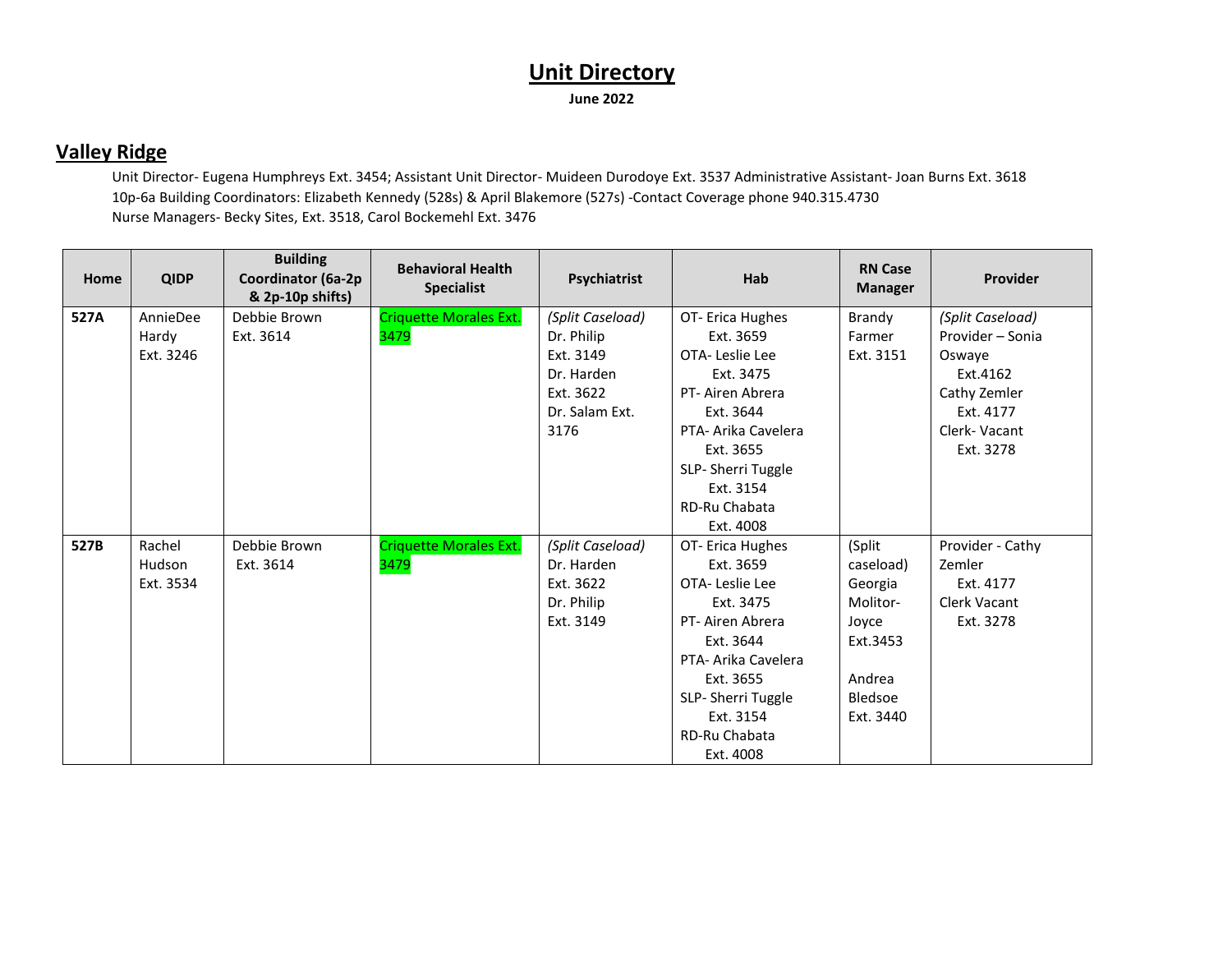| Home | <b>QIDP</b>                   | <b>Building</b><br>Coordinator (6a-2p<br>& 2p-10p shifts) | <b>Behavioral Health</b><br><b>Specialist</b>                          | Psychiatrist                                                            | Hab                                                                                                                                                                                                           | <b>RN Case</b><br><b>Manager</b> | Provider                                                             |
|------|-------------------------------|-----------------------------------------------------------|------------------------------------------------------------------------|-------------------------------------------------------------------------|---------------------------------------------------------------------------------------------------------------------------------------------------------------------------------------------------------------|----------------------------------|----------------------------------------------------------------------|
| 527C | Rachel<br>Hudson<br>Ext. 3534 | Ebilade Ijeh<br>Ext. 3138                                 | <b>Katherine Jones</b><br>Ext.3474                                     | (Split Caseload)<br>Dr. Philip<br>Ext. 3149<br>Dr. Salam<br>Ext. 3176   | OT- Erica Hughes<br>Ext. 3659<br>OTA-Leslie Lee<br>Ext. 3475<br>PT- Airen Abrera<br>Ext. 3644<br>PTA- Arika Cavelera<br>Ext. 3655<br>SLP-Sherri Tuggle<br>Ext. 3154<br>RD-Ru Chabata<br>Ext. 4008             | Brandy<br>Farmer<br>Ext. 3151    | Provider - Cathy<br>Zemler<br>Ext. 4177<br>Clerk-Vacant<br>Ext. 3278 |
| 528A | Kizzy<br>Mickels<br>Ext. 4190 | <b>Bill Heilman</b><br>Ext. 4247                          | <b>Katie Atcheson</b><br>Ext. 3358/Audrey<br>Newkirk/BARC 3412         | Dr. Salam<br>Ext. 3176                                                  | OT- Felisha Smith<br>Ext. 4650<br>OTA - Leslie Lee<br>Ext. 3475<br>PT- Joyce Jalacon<br>Ext. 3436<br>PTA- Arika Cavalera<br>Ext. 3655<br>SLP-Lindsay Chang<br>Ext. 3155<br><b>RD-James Nunns</b><br>Ext. 3668 | Angie<br>Graham<br>Ext.3288      | Provider-<br>Sonia Osawaye<br>Ext. 4162<br>Clerk-Vacant<br>Ext. 3278 |
| 528B | Kizzy<br>Mickels<br>Ext. 4190 | <b>Bill Heilman</b><br>Ext. 4247                          | <b>Katie Atcheson</b><br>Ext. 3358 /Audrey<br><b>Newkirk/BARC 3412</b> | (Split Caseload)<br>Dr. Salam Ext.<br>3176<br>Dr. Satpathy<br>Ext. 3251 | OT-Felisha Smith<br>Ext. 4650<br>OTA - Leslie Lee<br>Ext. 3475<br>PT- Joyce Jalacon<br>Ext. 3436<br>PTA- Arika Cavalera<br>Ext. 3655<br>SLP-Lindsay Chang<br>Ext. 3155<br><b>RD-James Nunns</b><br>Ext. 3668  | Angie<br>Graham<br>Ext. 3288     | Provider-<br>Sonia Osawaye<br>Ext. 4162<br>Clerk-Vacant<br>Ext. 3278 |